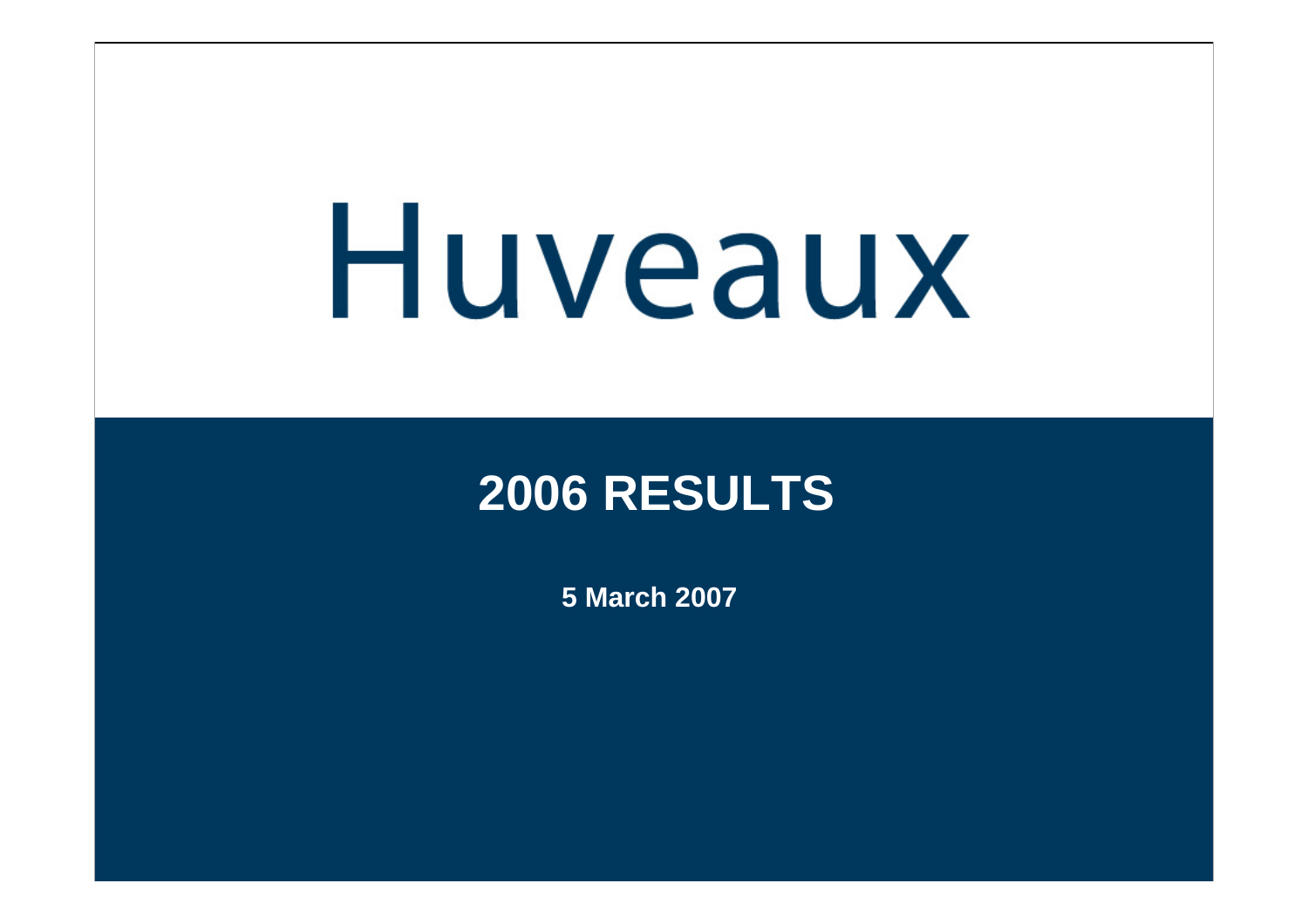

Know more > perform better

### John van Kuffeler

Chairman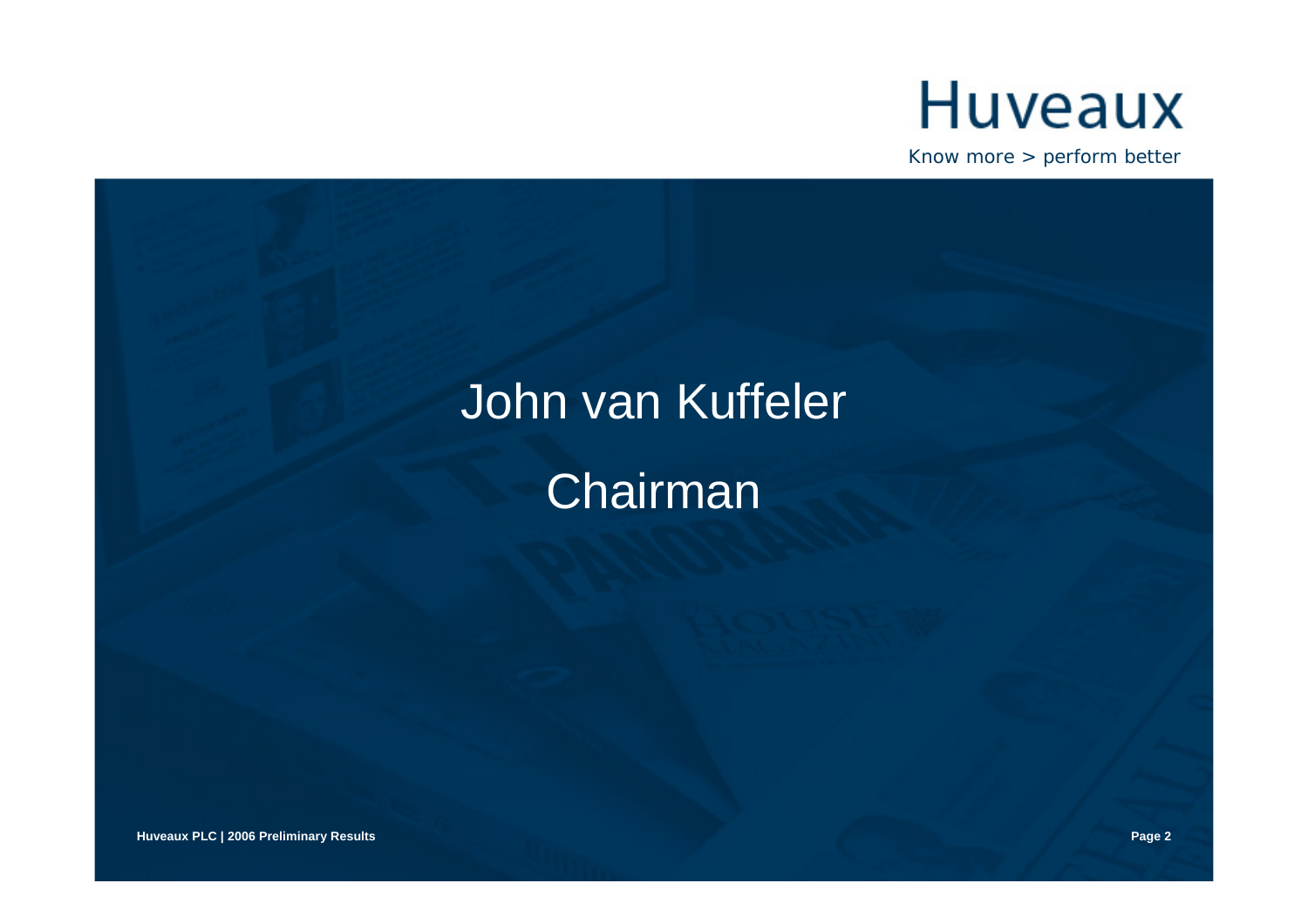#### **Strategy**



Know more > perform better

To build a substantial, high quality B2B publishing and media group delivering essential and intelligent information to our selected growth markets.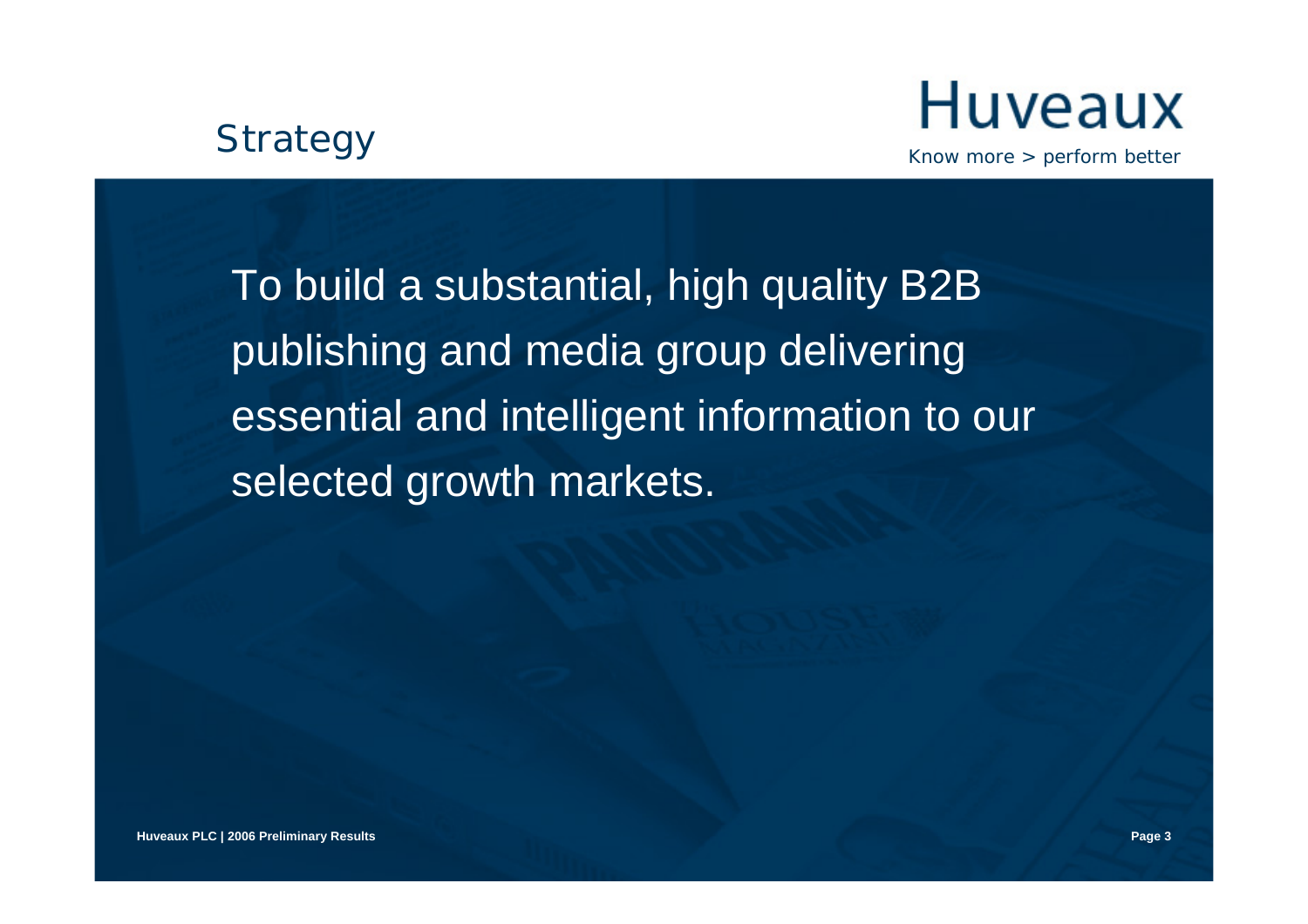#### **Strategy**

### **Huveaux**

Know more > perform better

Over five years we have :

- Created a modern and substantial B2B group
- • Consistently delivered excellent financial results from our market leading brands
- • Developed those brands to produce new revenue sources for the future
- Embraced the opportunities offered by digital technologies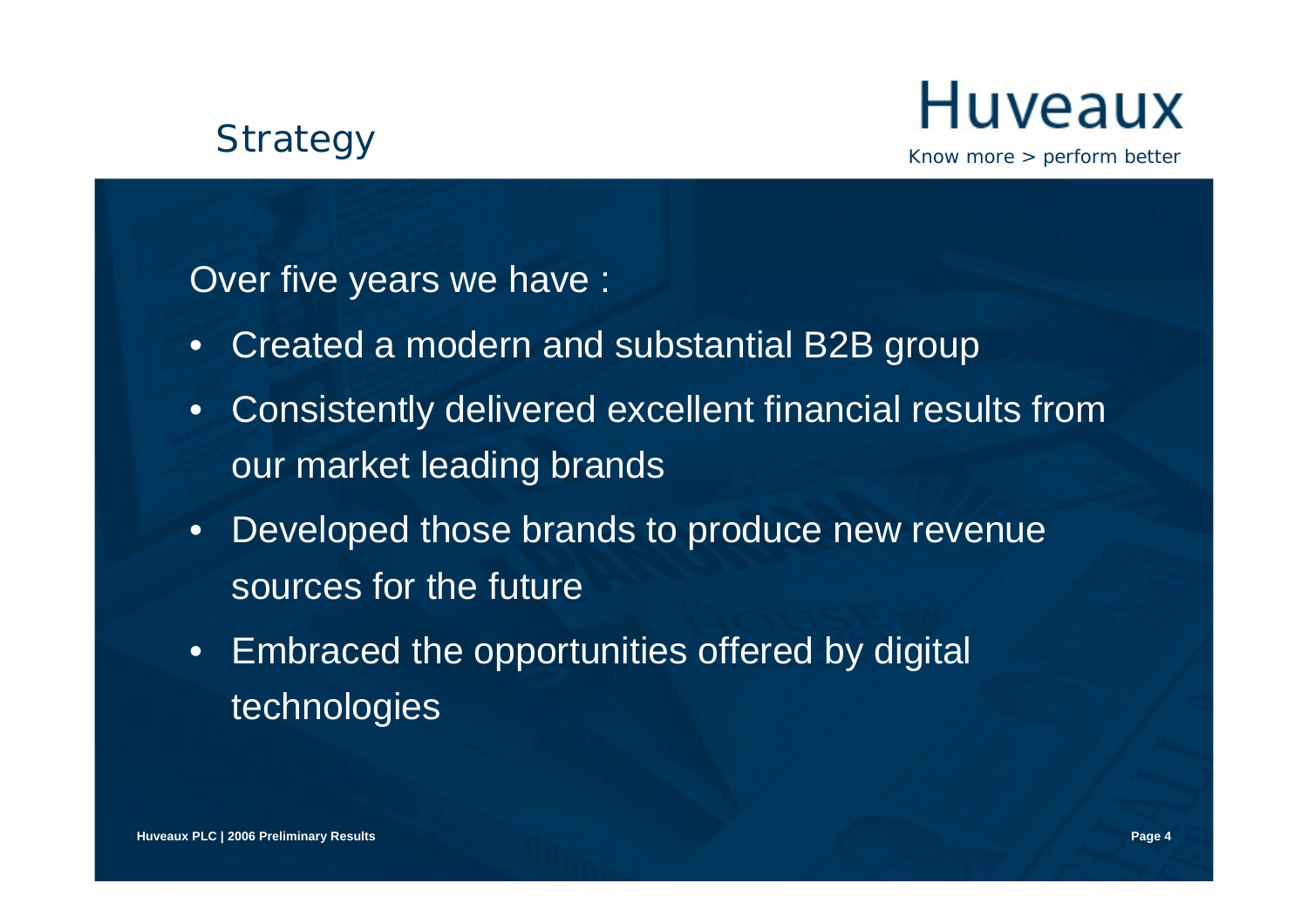#### Financial Highlights



Know more > perform better

- •Sales up 62% to £45m
- •Pre-tax profit\* up 43% to £6m
- •EPS\* up 17% to 3.06 pence per share
- •Organic EBITDA increased by 14%
- •Dividend up 10% to 1.21 pence per share
- •Digital and events revenues maintained at 26% and 12%
- •Strong performance from recent acquisitions
- •Continued modest gearing

\* Adjusted profit before goodwill amortisation and exceptional items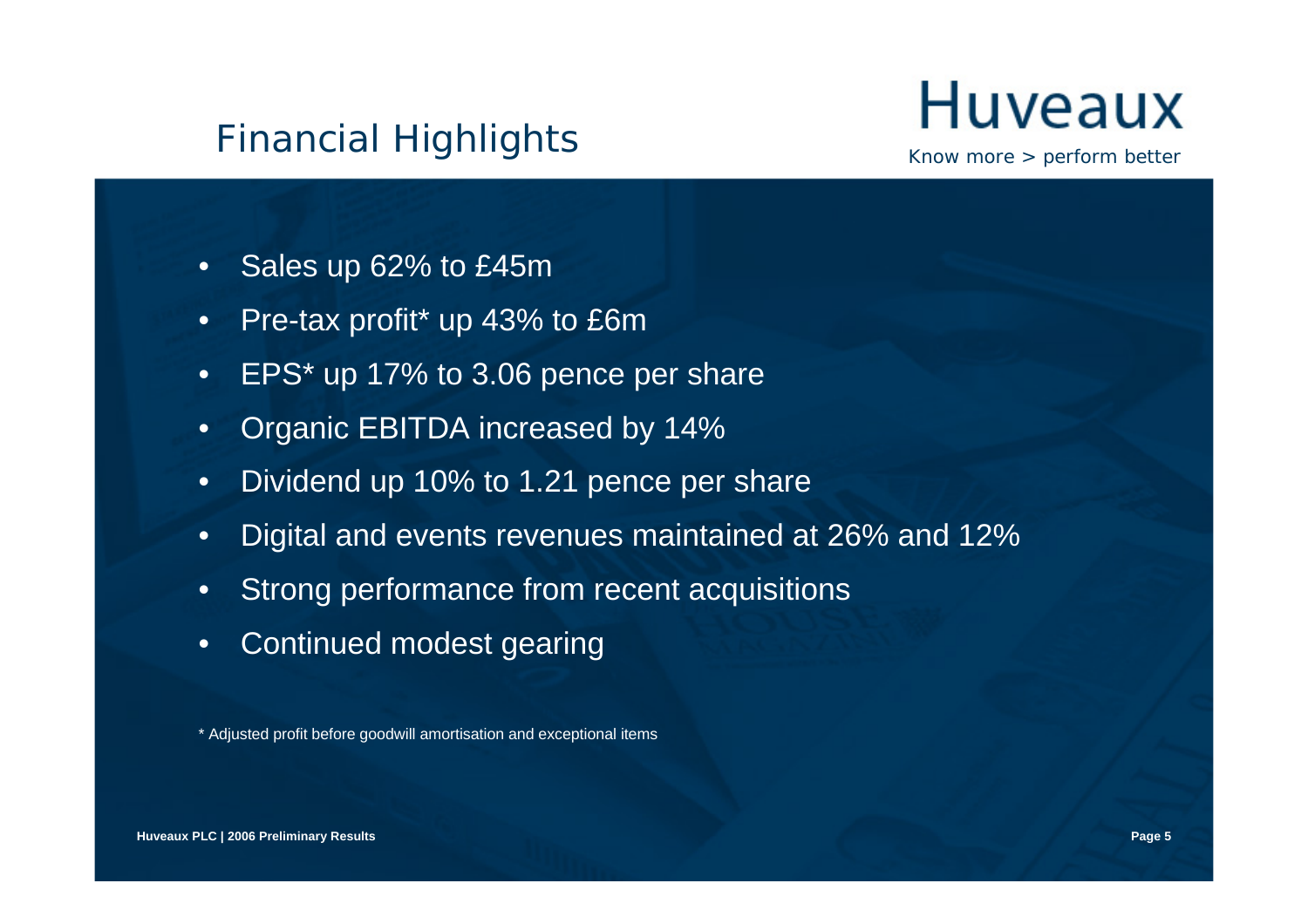### **Huveaux**

Financial Highlights

Know more > perform better



\* Pre exceptional items and goodwill amortisation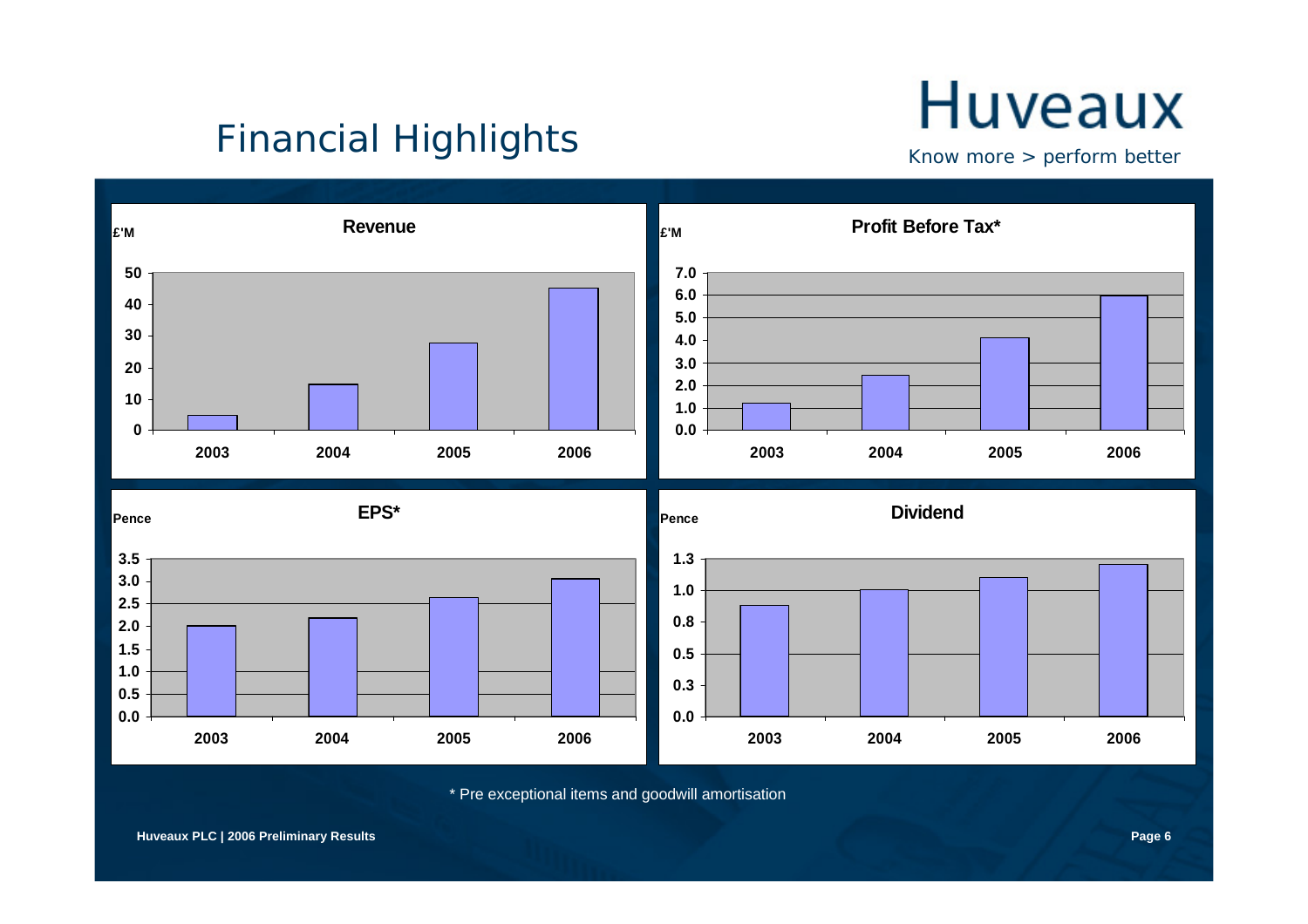#### Strategic Progress in 2006



- • Acquisition of Political Wizard has accelerated our growth in political monitoring
- • Acquisition of Letts and Leckie & Leckie has established us as the no. 1 supplier of revision guides in the UK
- Epic has supported digital initiatives across Huveaux
- • Healthcare Division is the market leading CME publisher in France with the first CME programmes now underway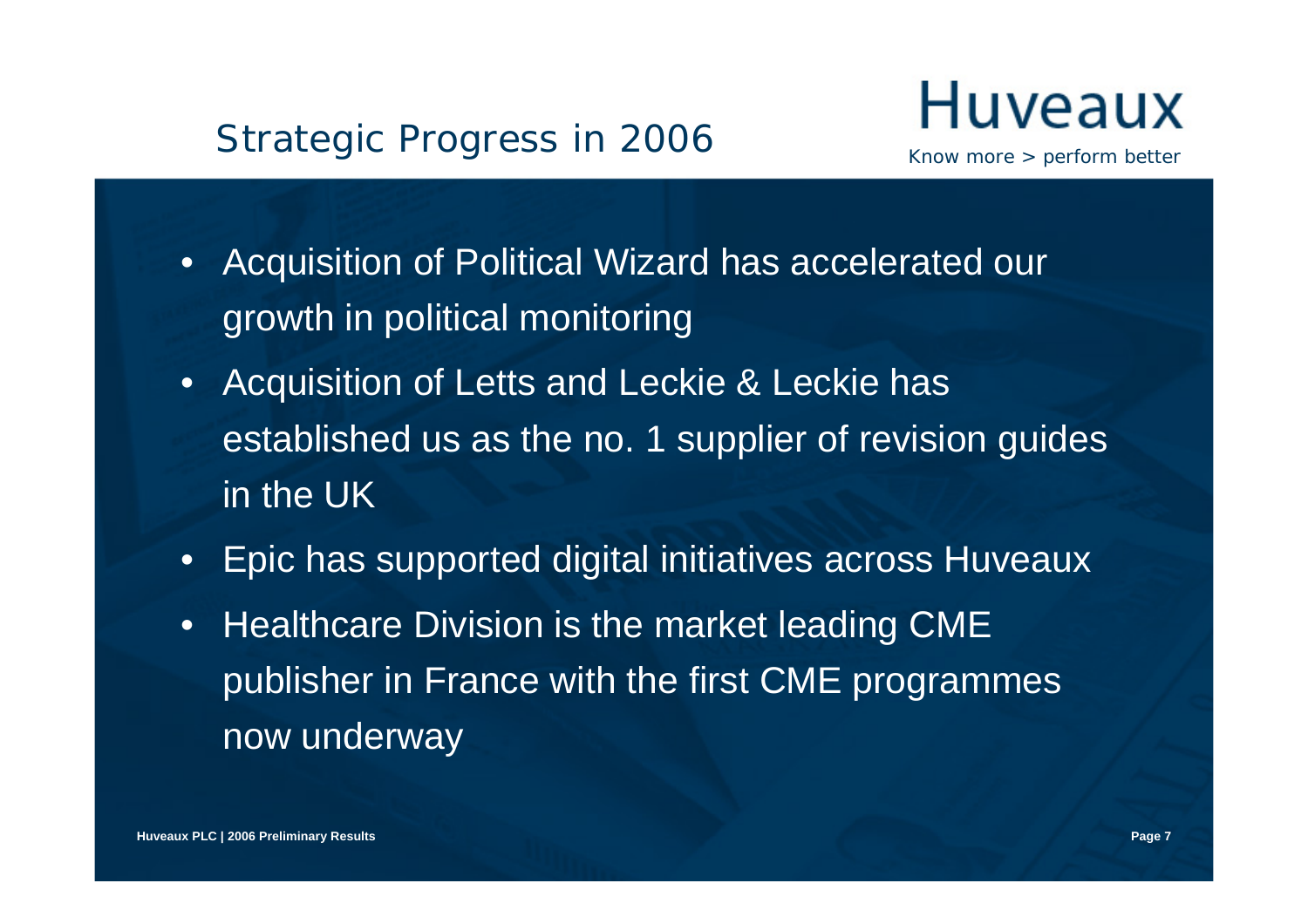#### Sales Growth



Know more > perform better

Organic sales growth:

- Political division up 18% in 2nd half
- Civil Service training up 20%
- Sales constrained at Lonsdale due to disruption in the science revision guides market at KS4
- Market share gains despite challenging trading conditions in France
- Epic raising margins and applying expertise across the group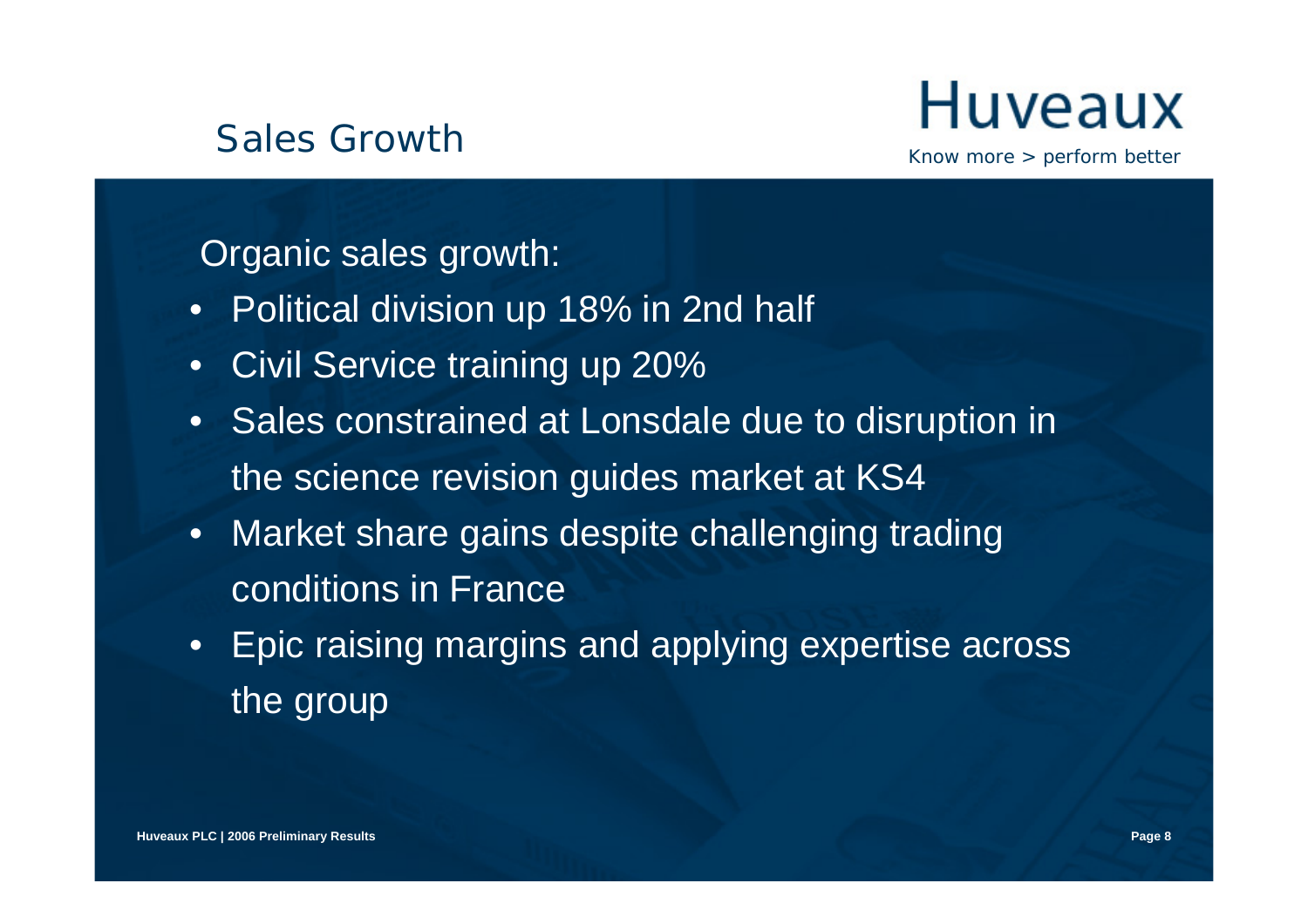#### Balanced revenue sources

### **Huveaux**

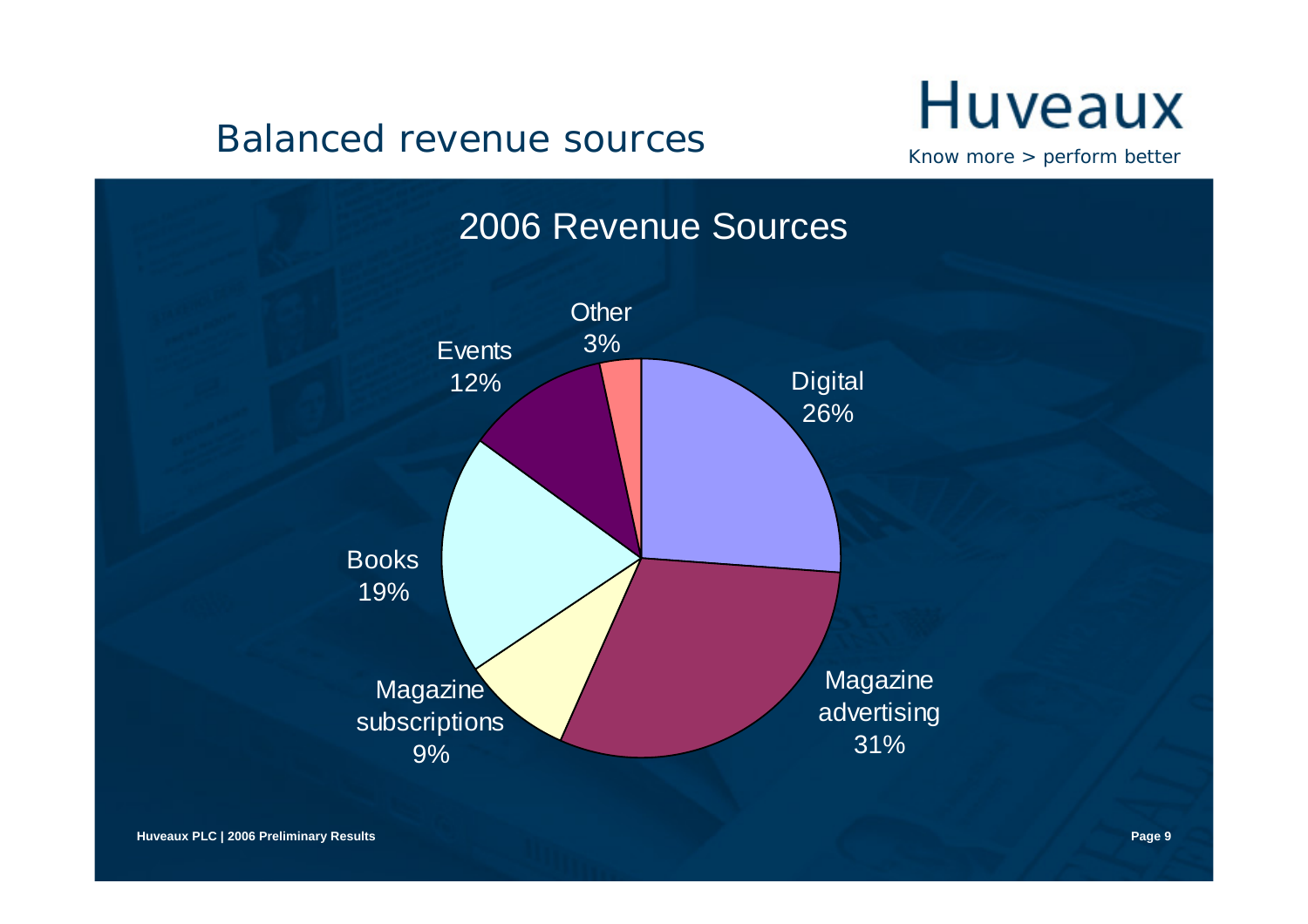#### Acquisitions



Know more > perform better

Political Wizard and Letts & Leckie

- Integration successfully completed
- New strategy in place
- Strong Q4 2006 performances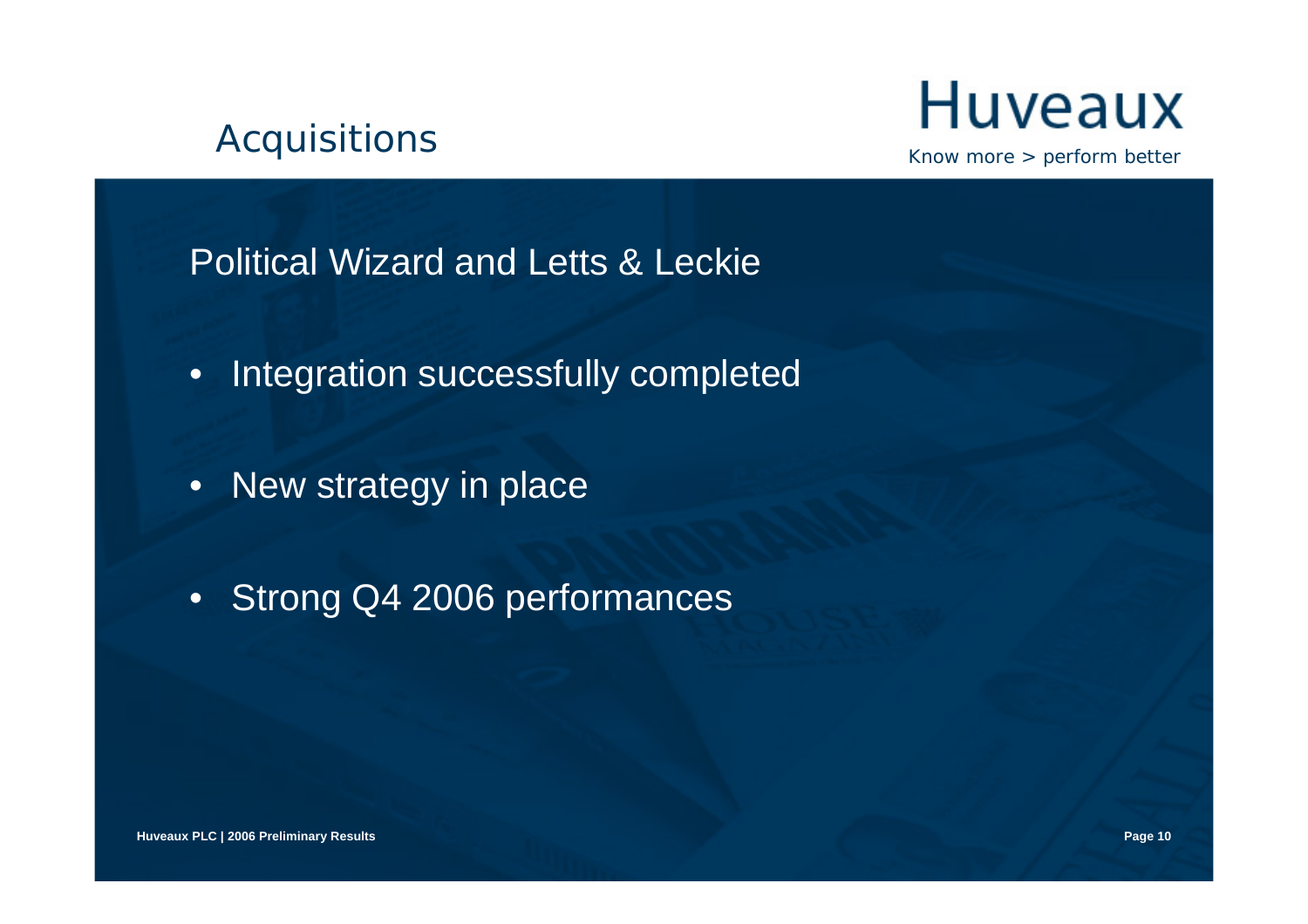

Know more > perform better

### Dan O'Brien Finance Director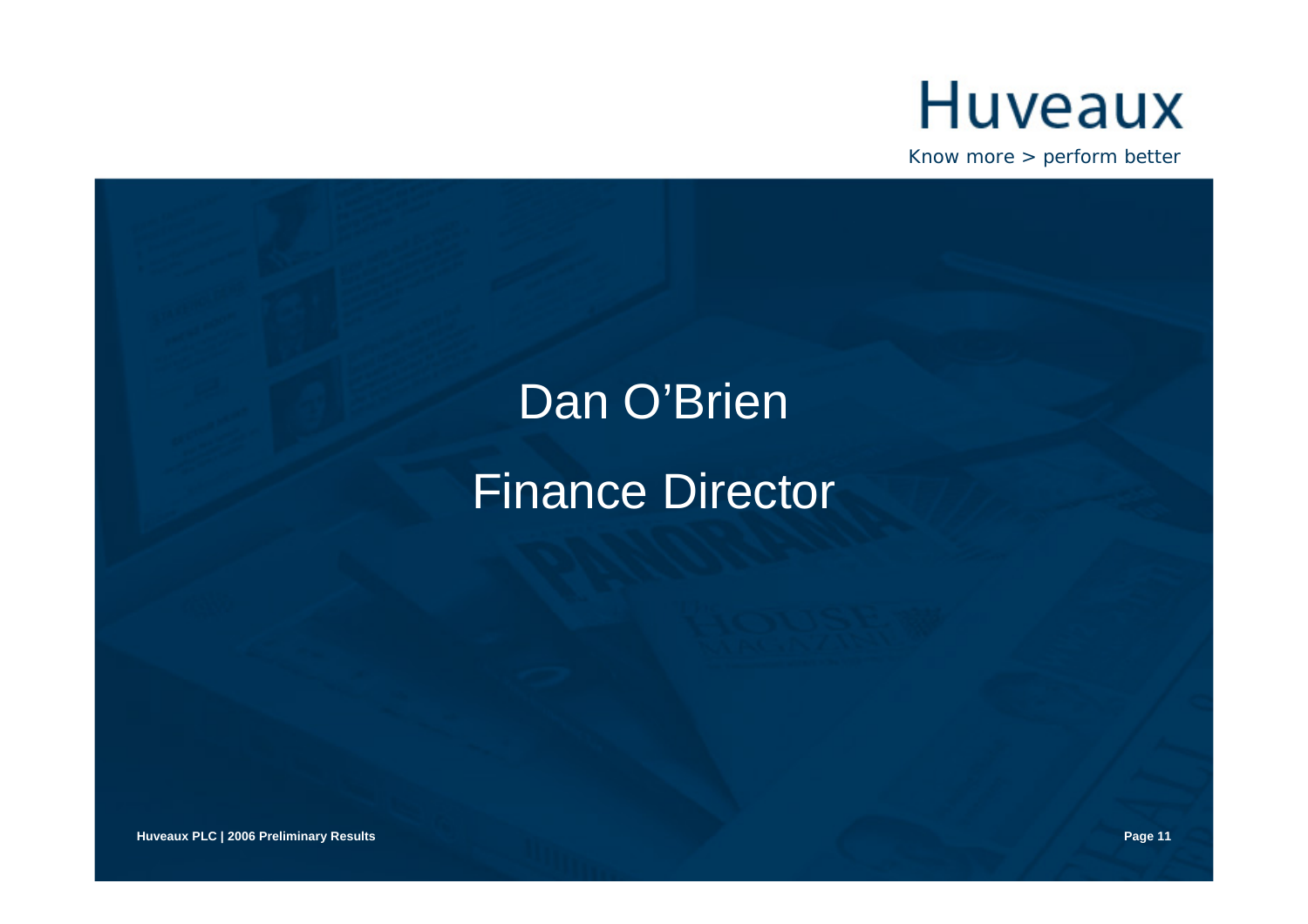#### 2006 Results

### **Huveaux**

Know more > perform better

| £'000                   | 2006      | <b>2005</b> |
|-------------------------|-----------|-------------|
| <b>Turnover</b>         | 45,028    | 27,736      |
| <b>Operating Costs</b>  | (38, 365) | (23, 589)   |
| Net interest            | (711)     | 6           |
| Pre-tax profit*         | 5,952     | 4,153       |
| Tax                     | (1, 354)  | (428)       |
| <b>Profit after tax</b> | 3,473     | 1,535       |
| Adjusted EPS* (pence)   | 3.06      | 2.62        |
|                         |           |             |

\*Before exceptional items and goodwill amortisation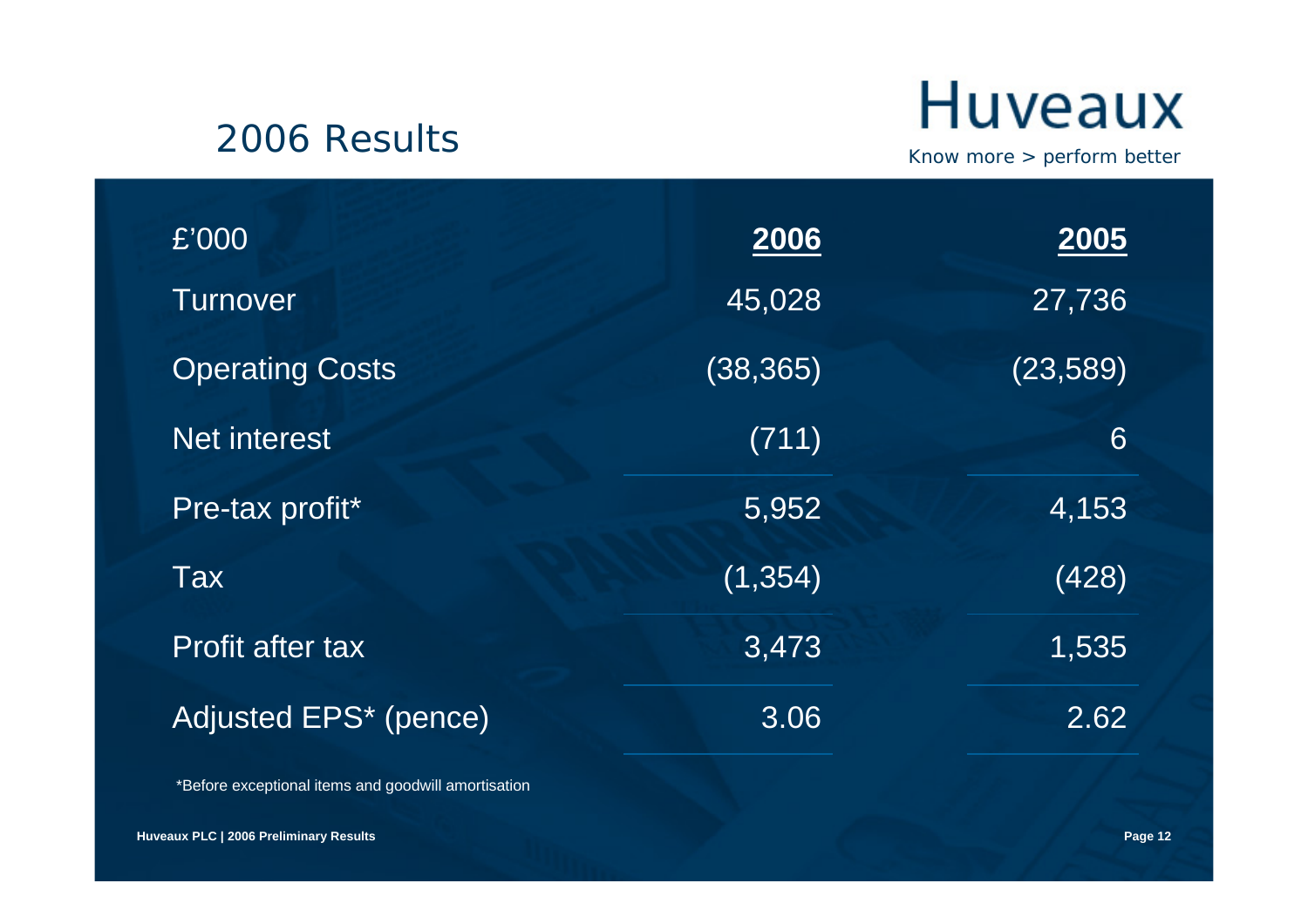#### Exceptional Items

### **Huveaux**

| <b>GBP</b> million<br><b>Political Wizard</b> | 0.1 |
|-----------------------------------------------|-----|
| <b>Letts and Leckie</b>                       | 0.2 |
| <b>Other Learning Division</b>                | 0.1 |
| France                                        | 0.2 |
|                                               | 0.6 |
|                                               |     |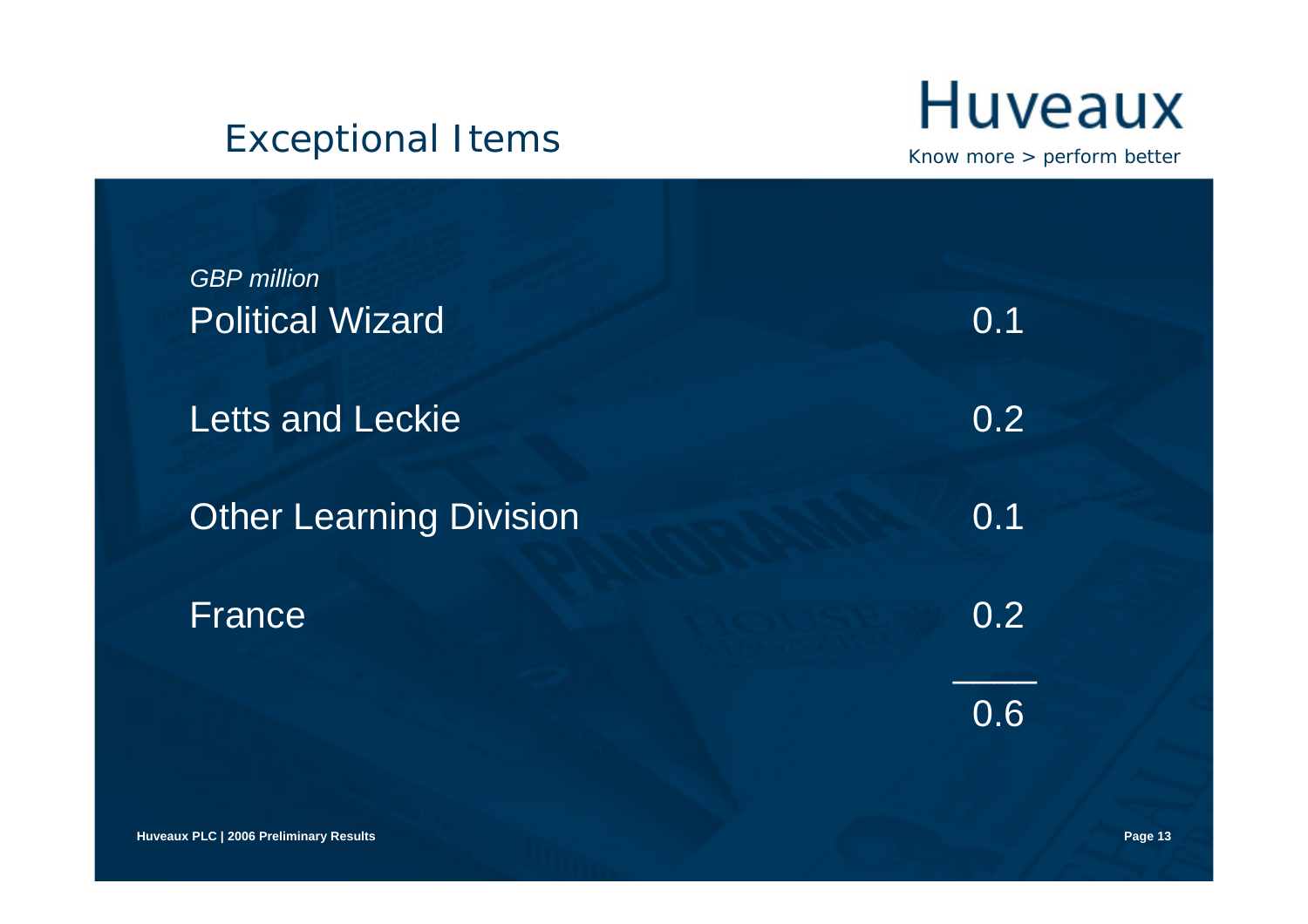#### Revenue

### **Huveaux**

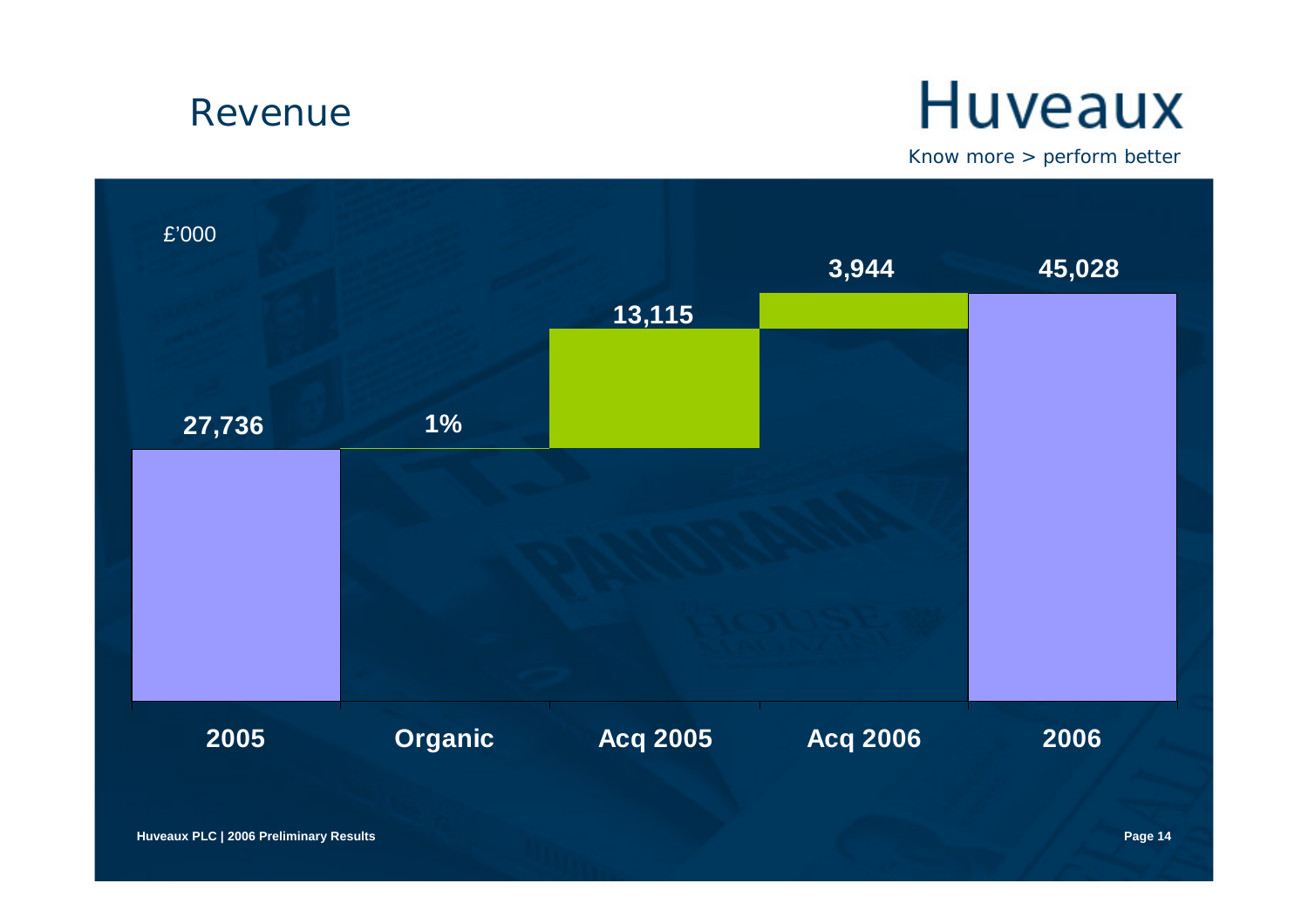#### EBITDA

### **Huveaux**

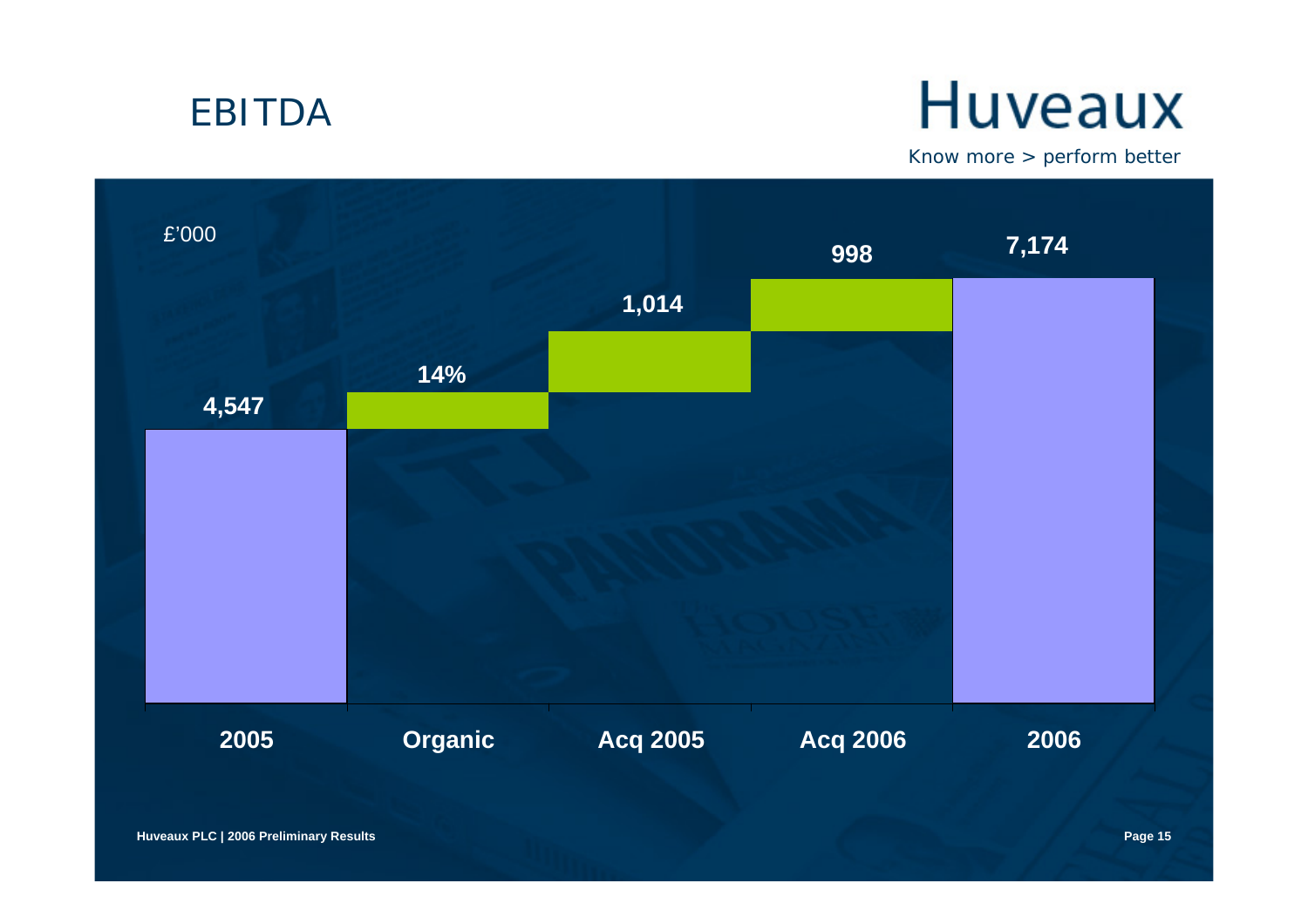#### Divisional Overview

**Huveaux** 

Know more > perform better

|                   | 2006           | 2005    | 2006               | 2005             |       |
|-------------------|----------------|---------|--------------------|------------------|-------|
| £'000             | <b>Revenue</b> | Revenue | <b>EBITDA</b>      | <b>EBITDA</b>    |       |
| <b>Political</b>  | 10,578         | 9,721   | 2,483              | 1,800<br>23.5%   | 18.5% |
| Learning          | 19,516         | 11,224  | 4,068              | 2,615<br>20.8%   | 23.3% |
| <b>Healthcare</b> | 14,934         | 6,791   | 2,379              | 1,481<br>15.9%   | 21.8% |
| <b>HQ</b>         |                |         | (1,756)            | (1, 349)<br>3.9% | 4.9%  |
| <b>Total</b>      | 45,028         | 27,736  | $\overline{7,174}$ | 4,547<br>15.9%   | 16.4% |

\*Profit before interest, tax, depreciation, goodwill amortisation and exceptional items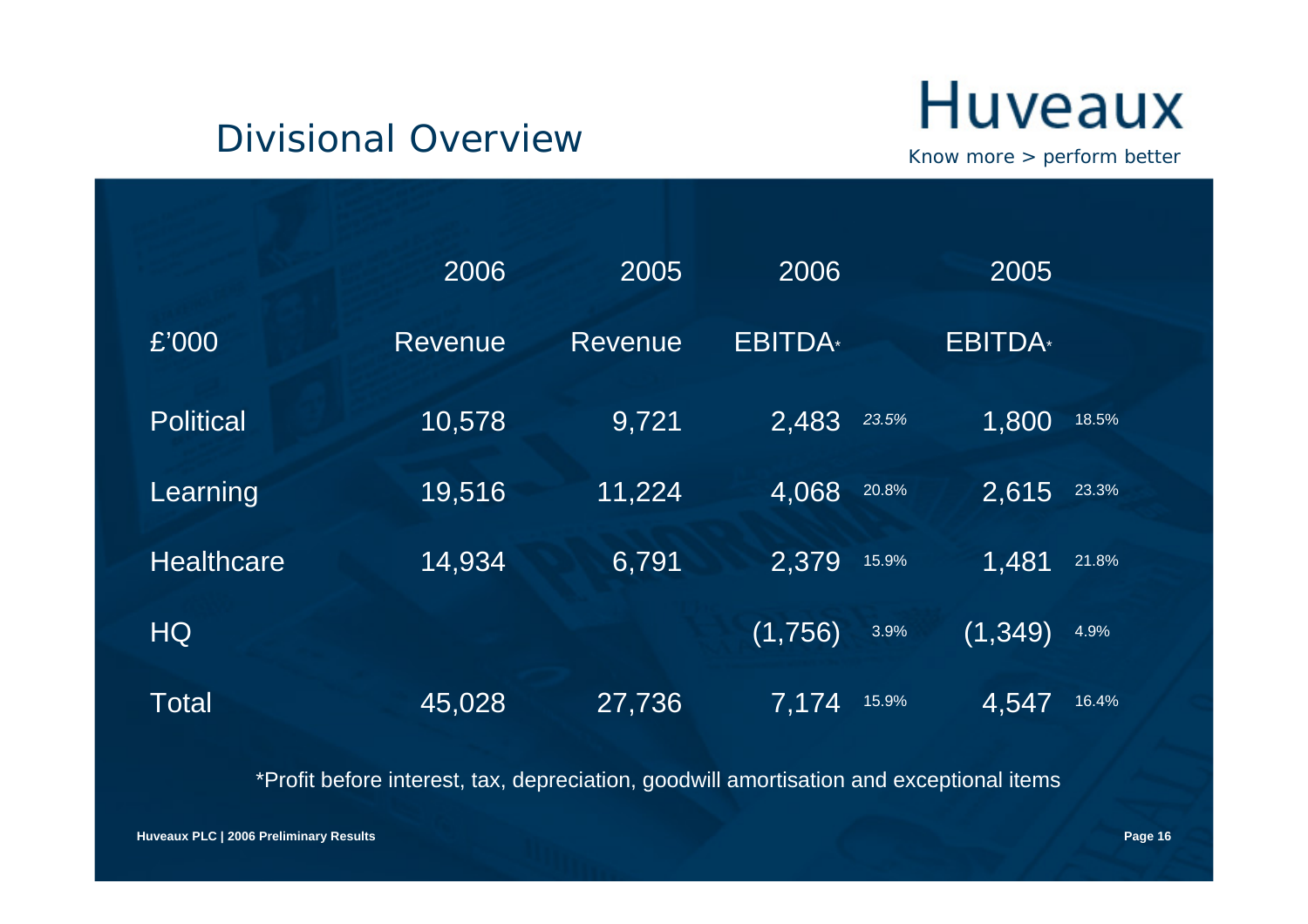#### Borrowings & Gearing



- • Acquisition of Letts and Leckie funded by £5.5 million placement of shares and £8 million term loan
- $\bullet$  Acquisition of Political Wizard funded by £5.4 million term loan
- Net debt now stands at £18.7 million
- •Gearing at 31% with net debt to EBITDA of 2.6 times
- • Operational cash generation remains very strong with cash conversion > 100%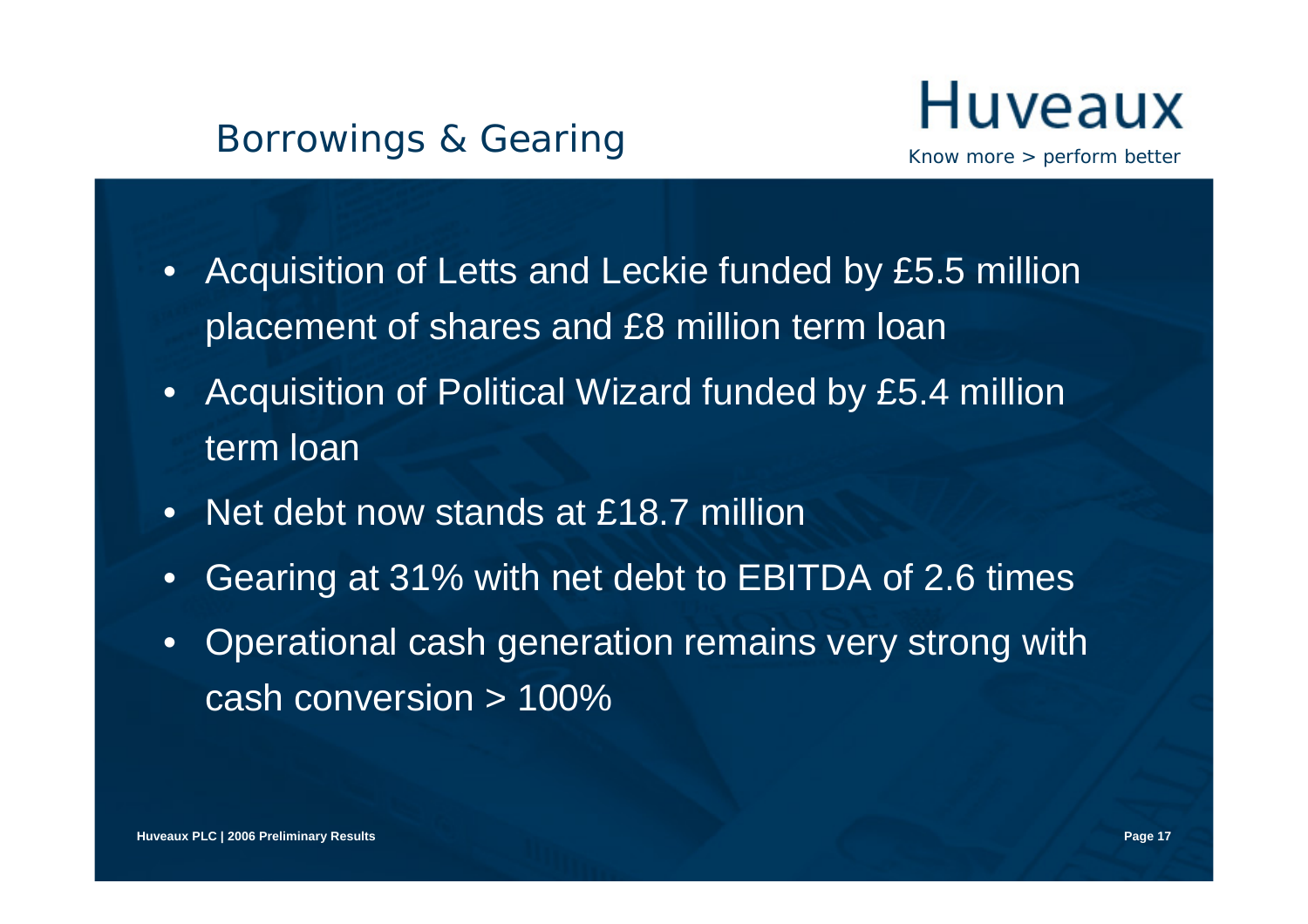

Know more > perform better

### Gerry Murray **CEO**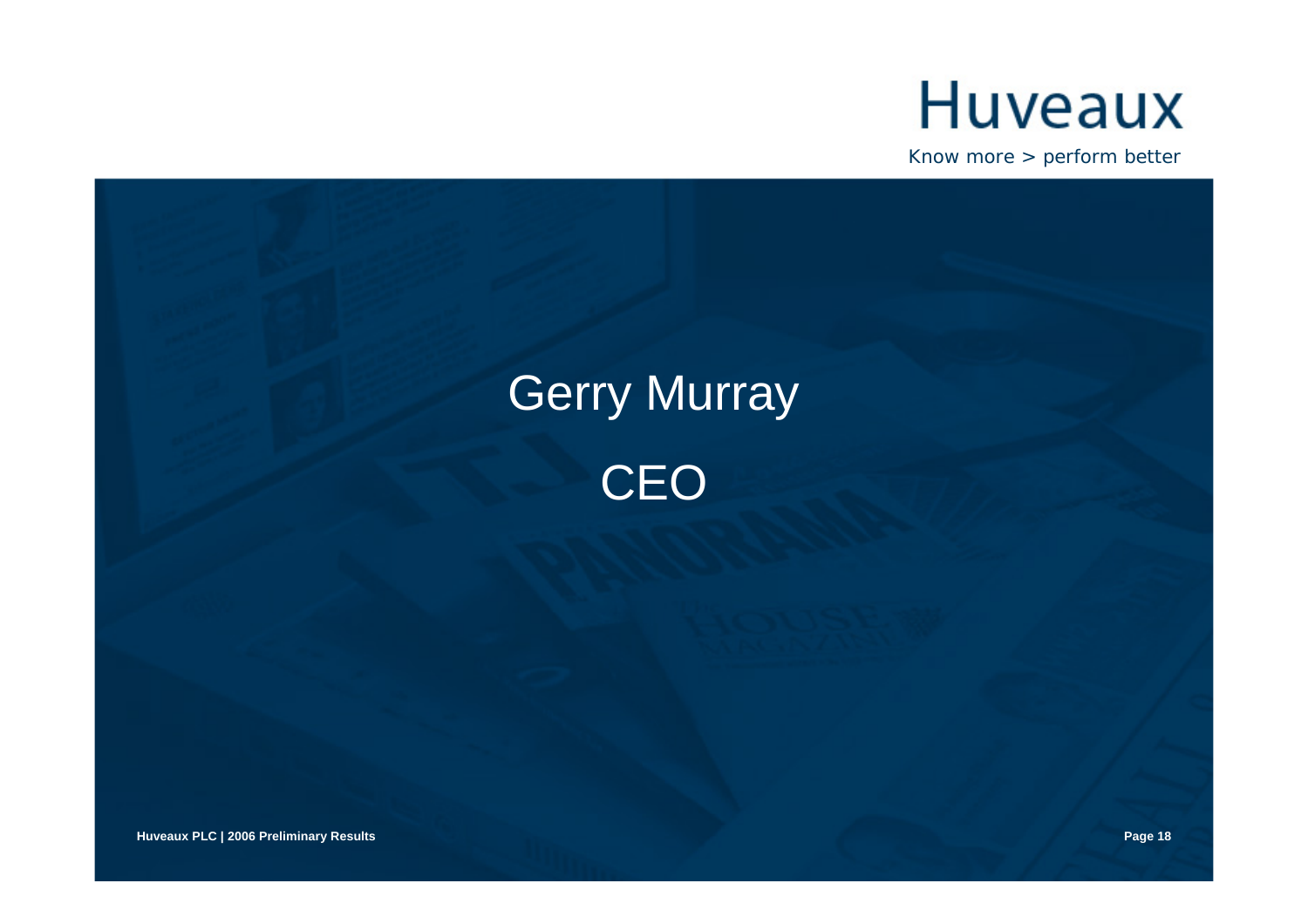#### Delivered in 2006



- •Delivering profits and building pipeline
- •Double digit profit and EPS growth
- • Building diversified revenue streams from brand extensions
	- Web based applications
	- Events business
	- E-learning
	- Increasing collaboration across the group
- Platform for future organic growth
- •New Education division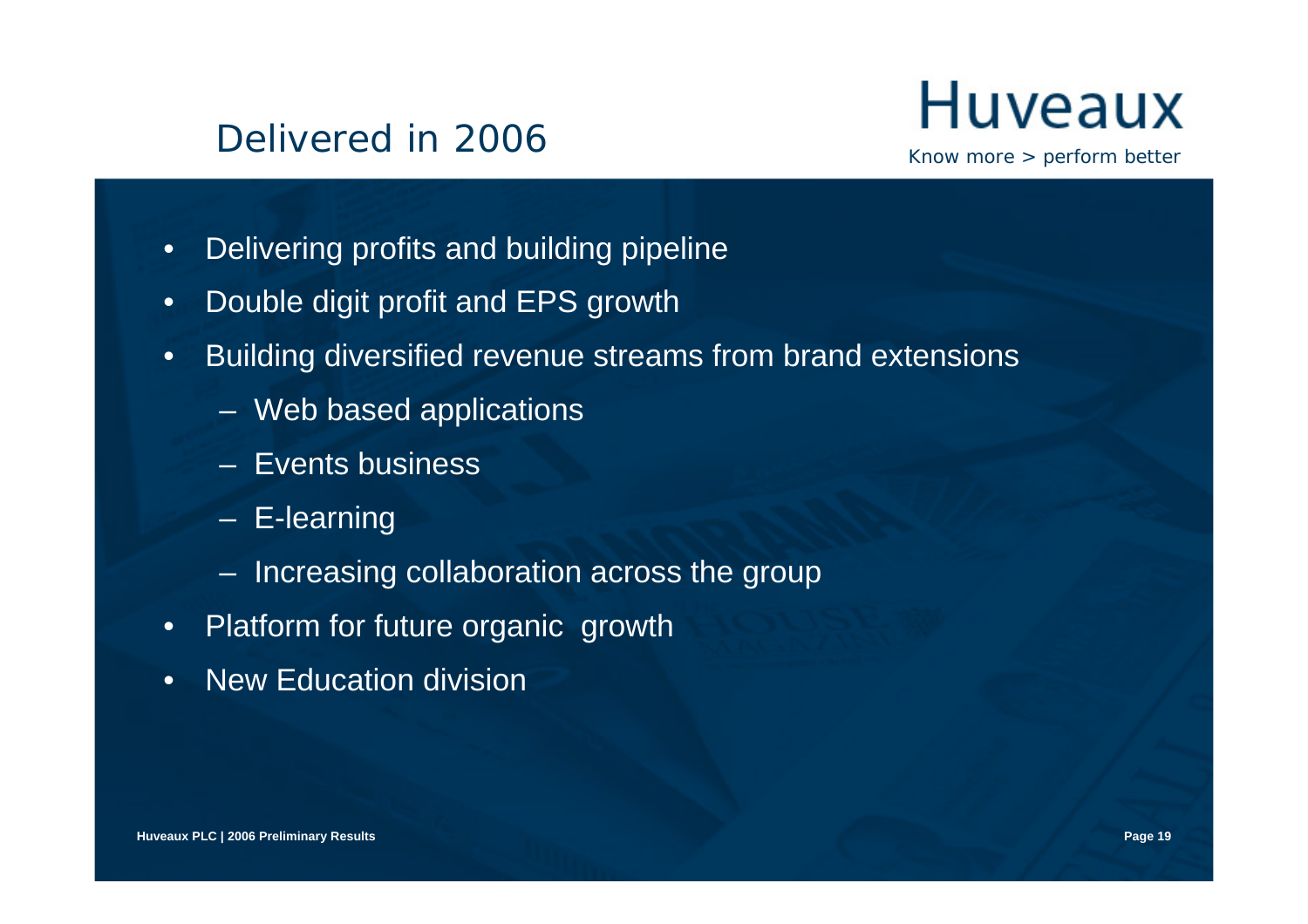#### Well Balanced Divisional Structure

### **Huveaux**

Know more > perform better



**Huveaux PLC | 2006 Preliminary Results Page 20**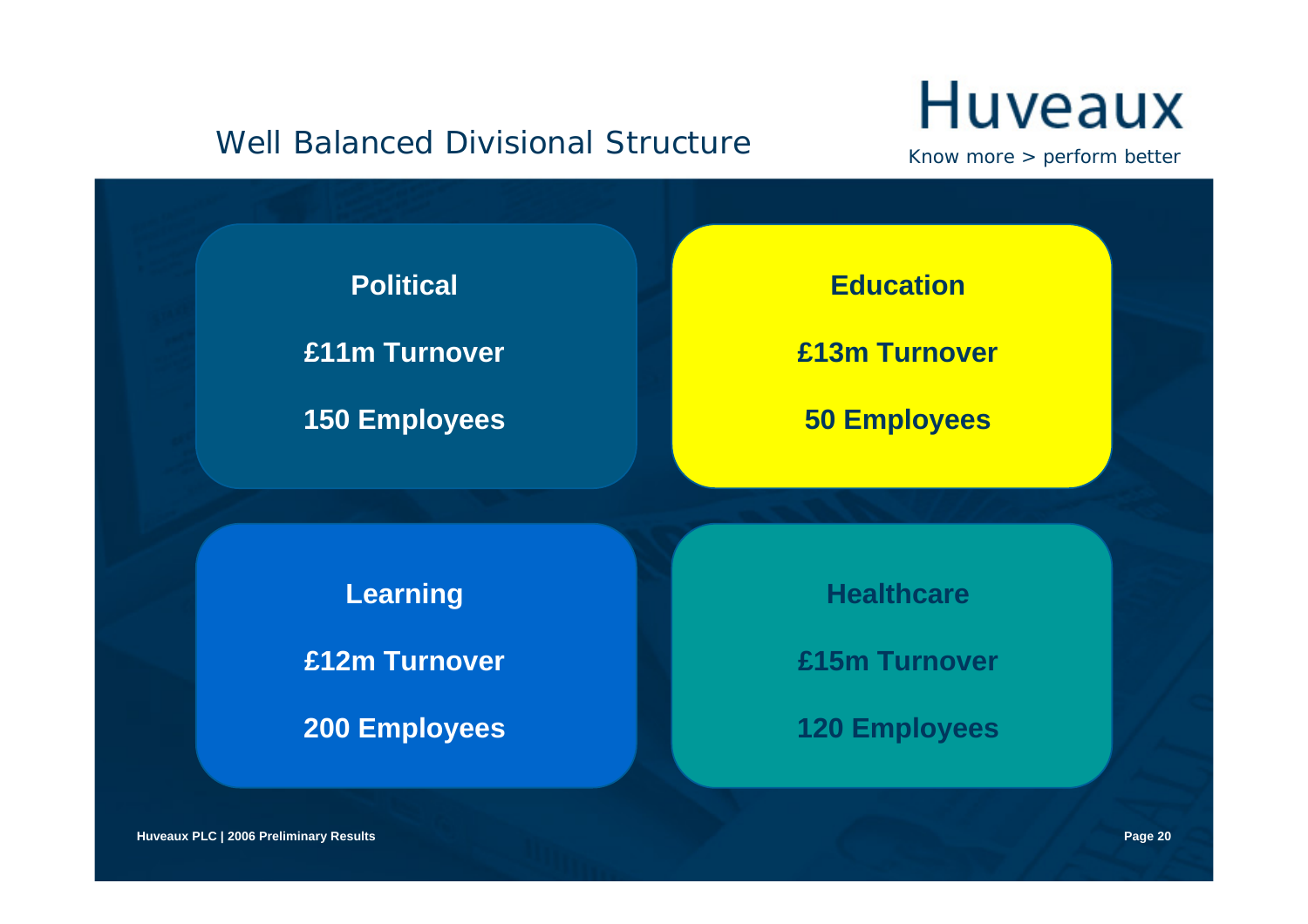

Know more > perform better

### Political Division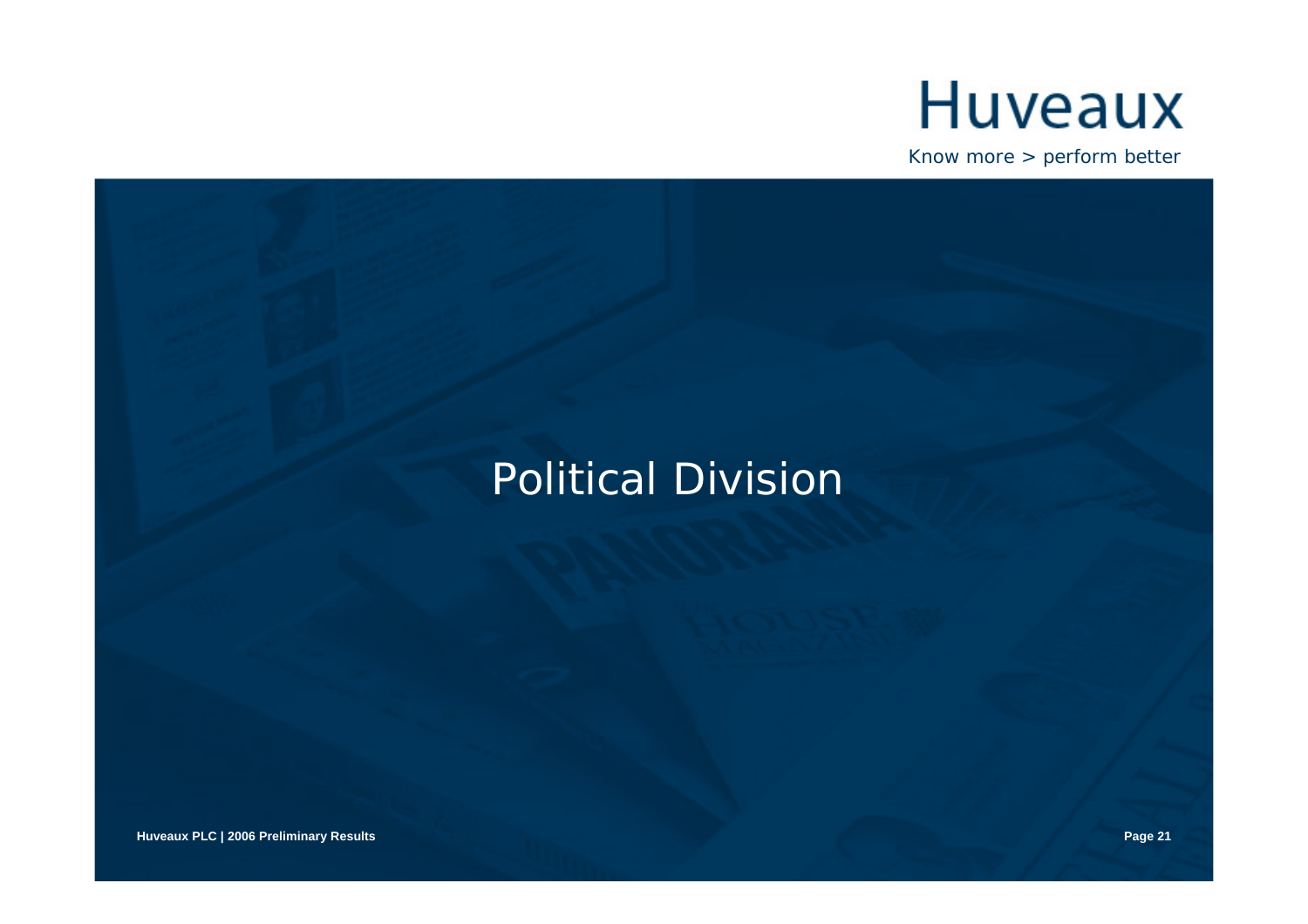#### Political Division



- DODS brand founded in 1831
- Market leader in UK and EU
- Portfolio
- Magazines
- Online news and Data
- Events
- Political Reference
- Executive Search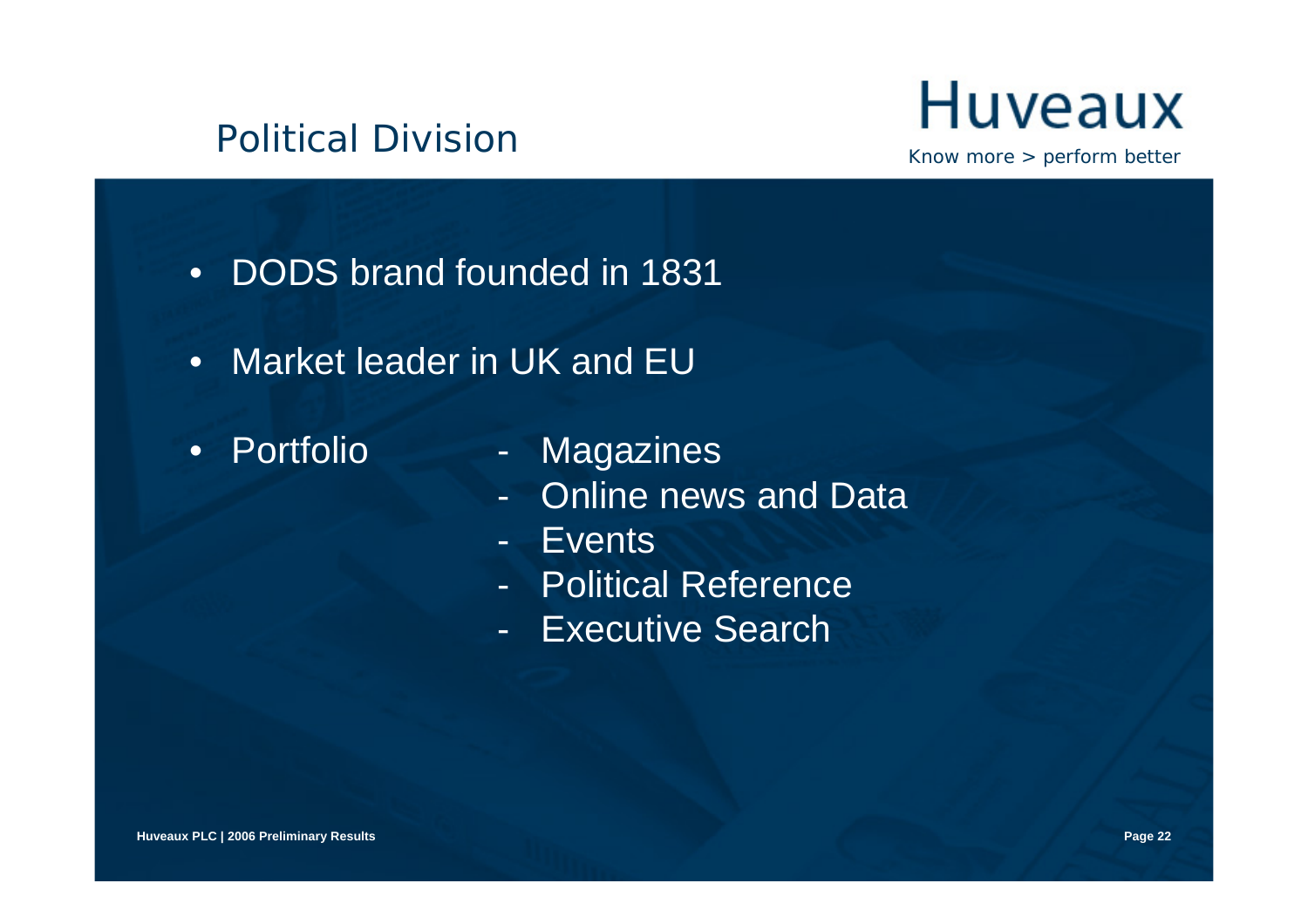#### Political Division

### **Huveaux**

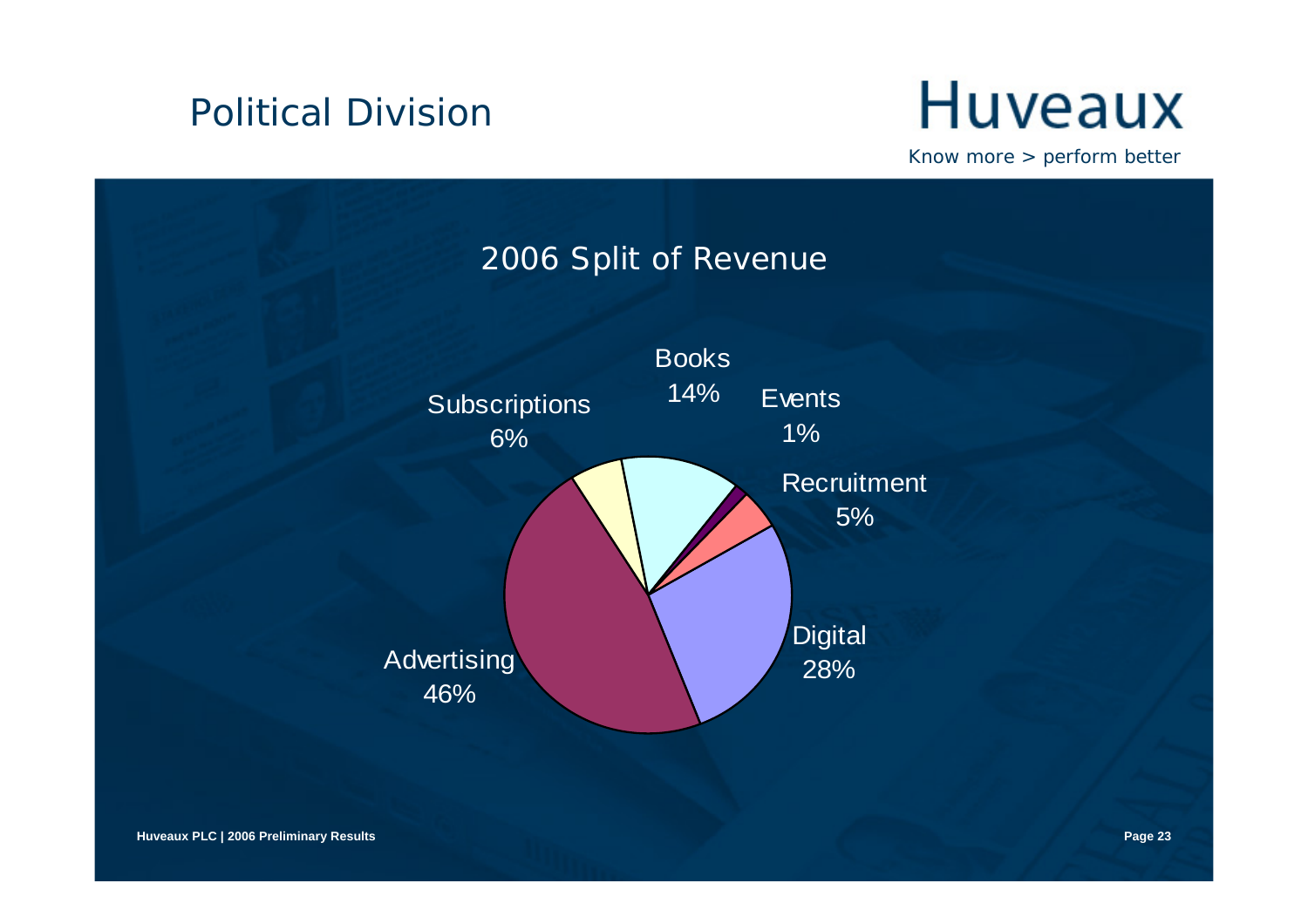#### Political: Achievements in 2006

### Huveaux

- Impressive expansion in post election year
- •10% organic sales growth (18% in H2)
- •Record profits
- •New product launches in online and events
- $\bullet~$  30<sup>th</sup> anniversary of House Magazine
- 30% growth in Monitoring in UK and EU
- Launch of The Regional Review
- Launch of DODS polling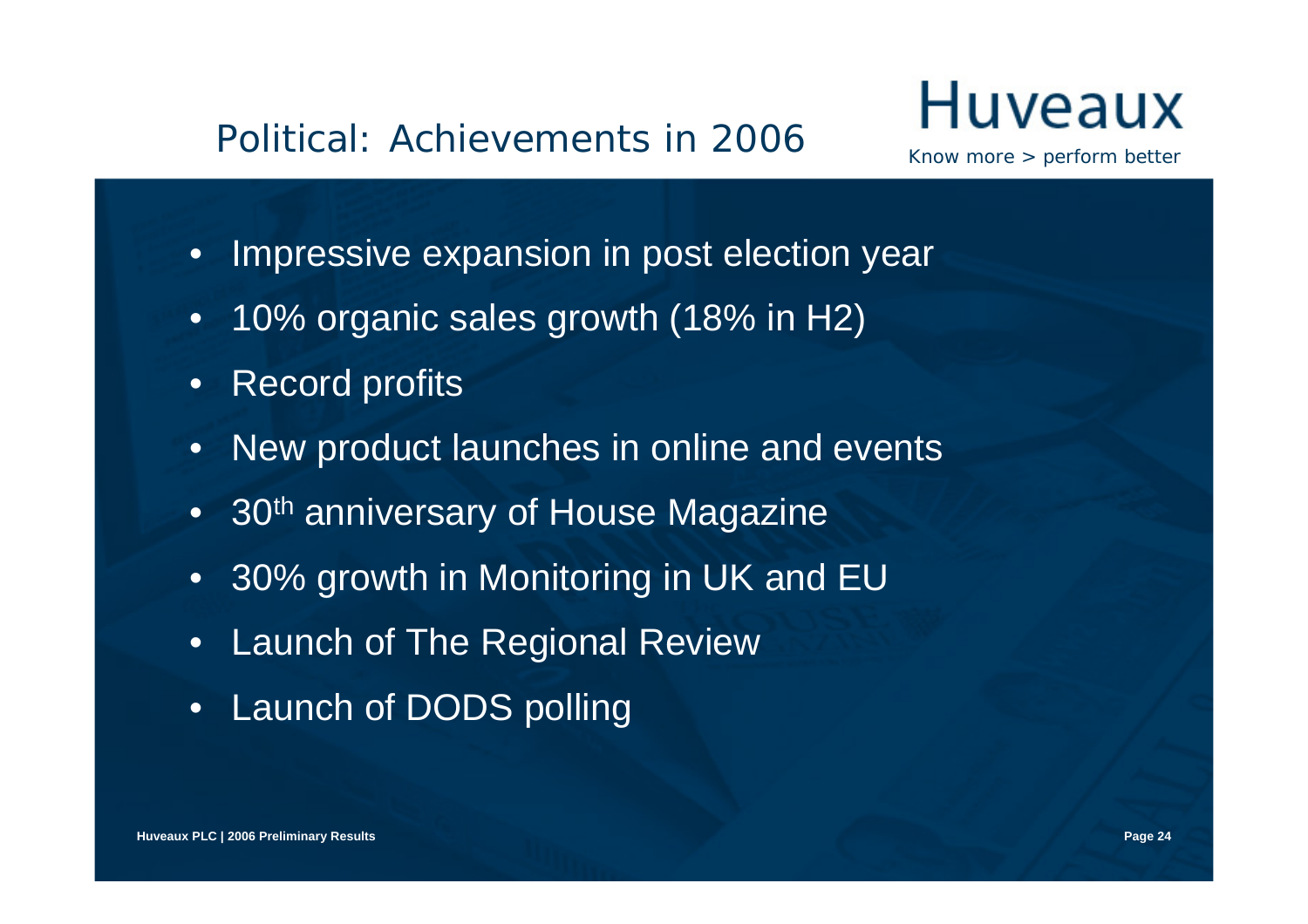#### Political: Outlook for 2007

### Huveaux

- $\bullet$ Dynamic Political Environment in UK
- •Good advertising and information markets
- •Improving margins
- Healthy organic growth
- •Build UK and EU monitoring
- $\bullet$ Develop The Civil Service Network
- $\bullet$ Double election year in France
- Expand EU regional publishing
- •Expand events business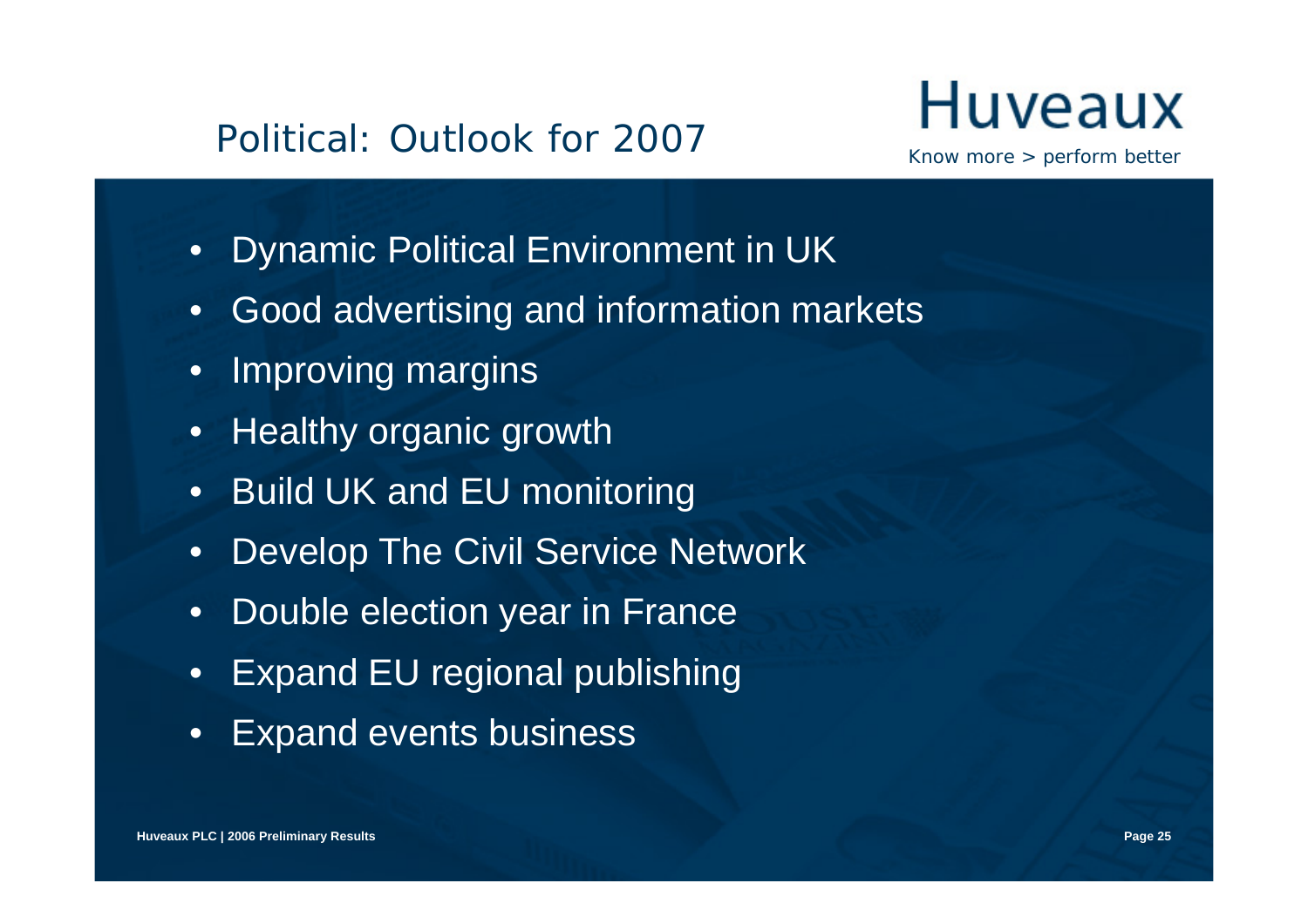

Know more > perform better

### Learning Division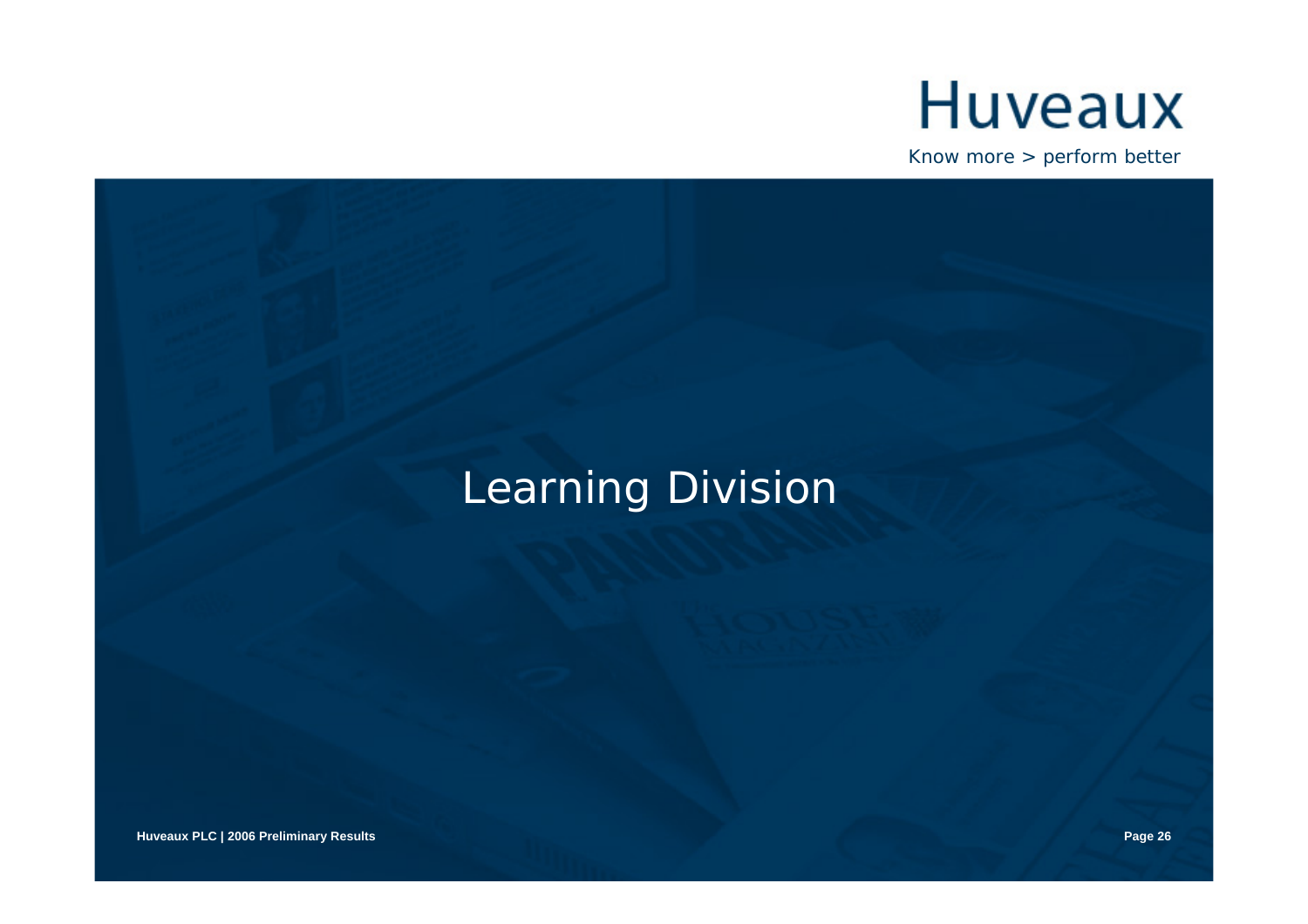#### Learning Division



- Civil Service training
- •Conference and exhibition business
- Epic Professional range of offline training aids
- TJ leading magazine for trainers
- Epic Clear market leader in e-learning
- TrainerActive online training resources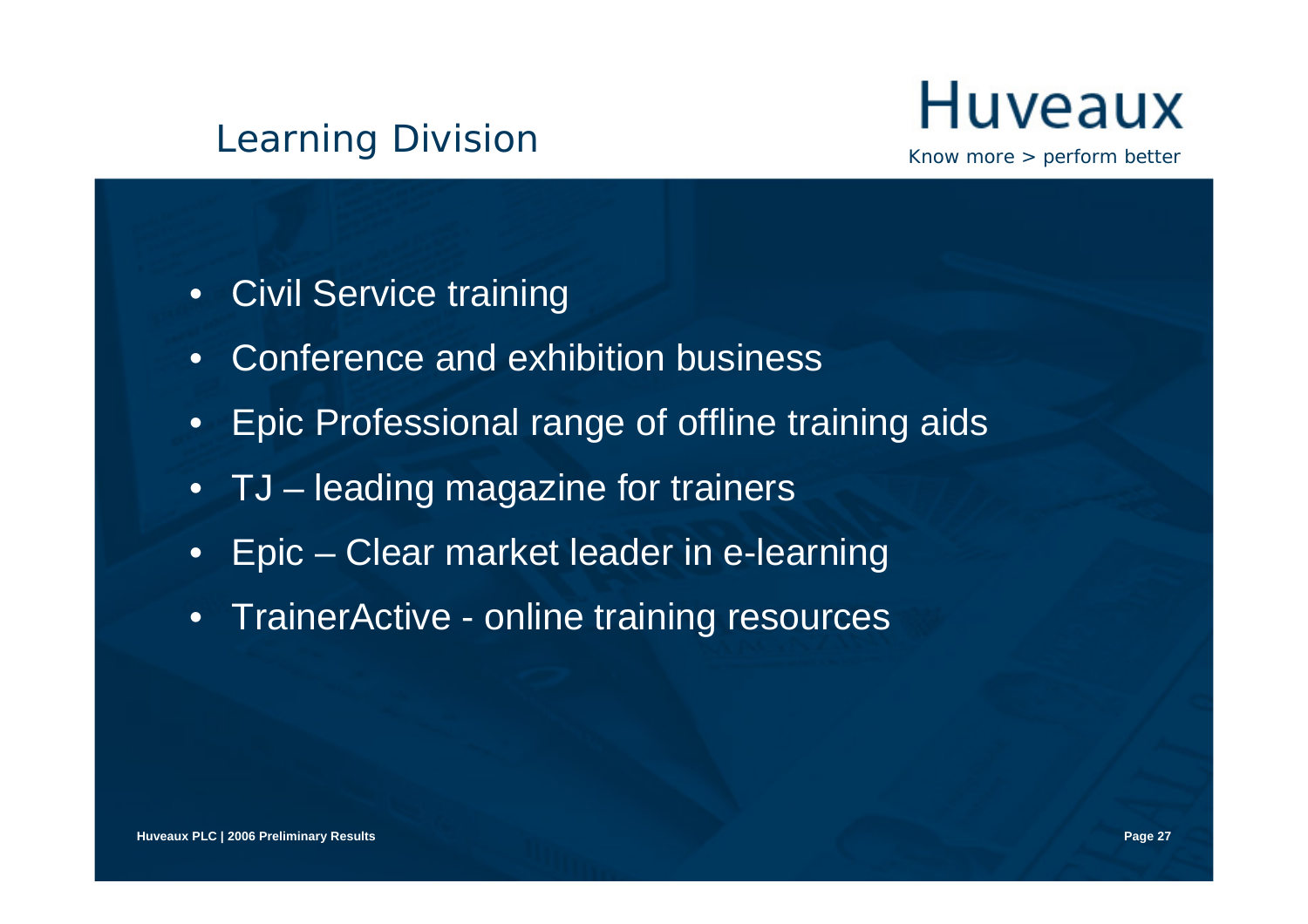#### Learning: Revenue Sources

### **Huveaux**

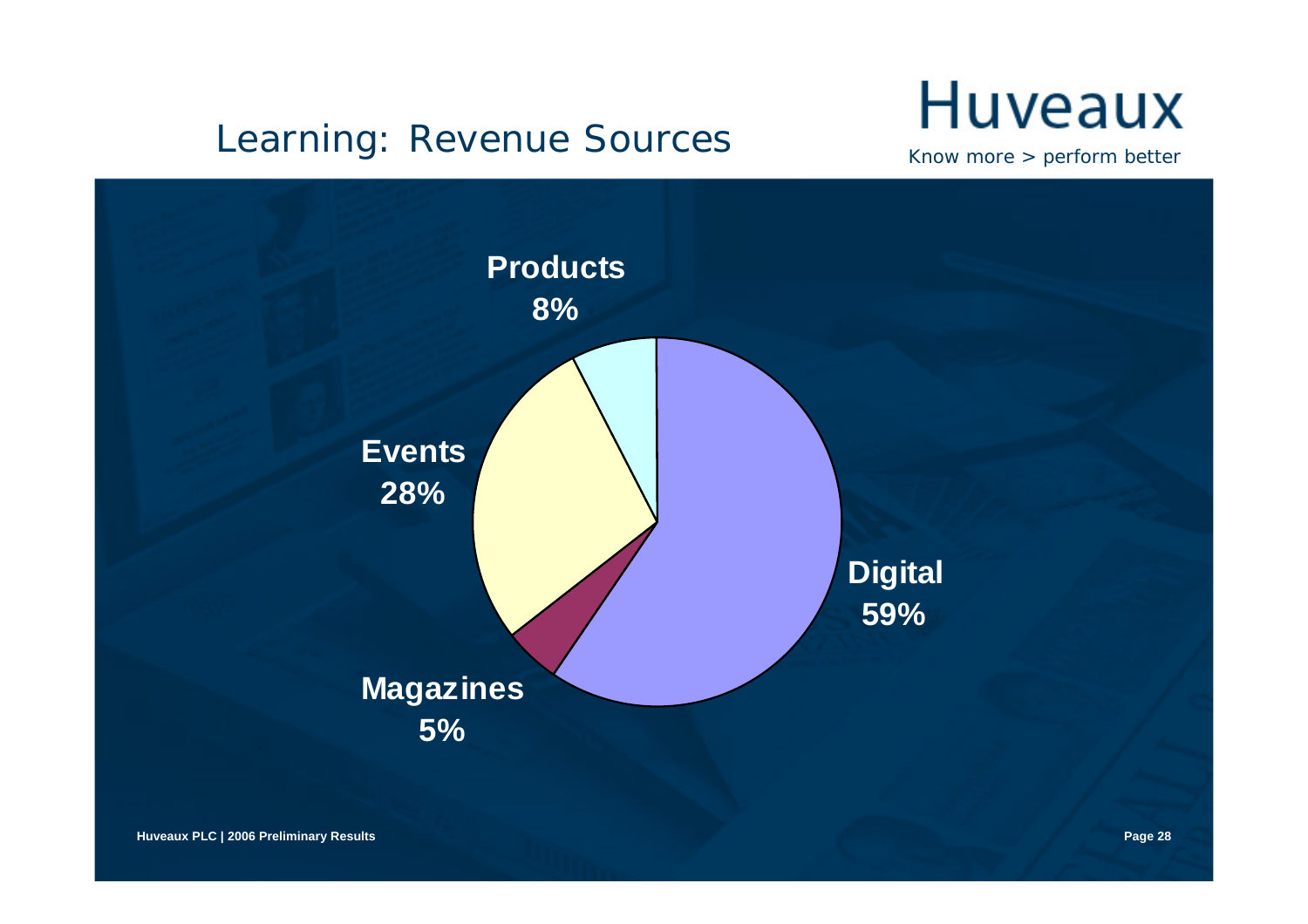#### Learning: Achievements 2006



- 20% organic sales growth driven by expansion in our briefings and conference business drives
- Epic focus on quality of earnings
- Epic supporting digital initiatives across Huveaux
- Applying events expertise across the group
- $\bullet$ Moving learning resources online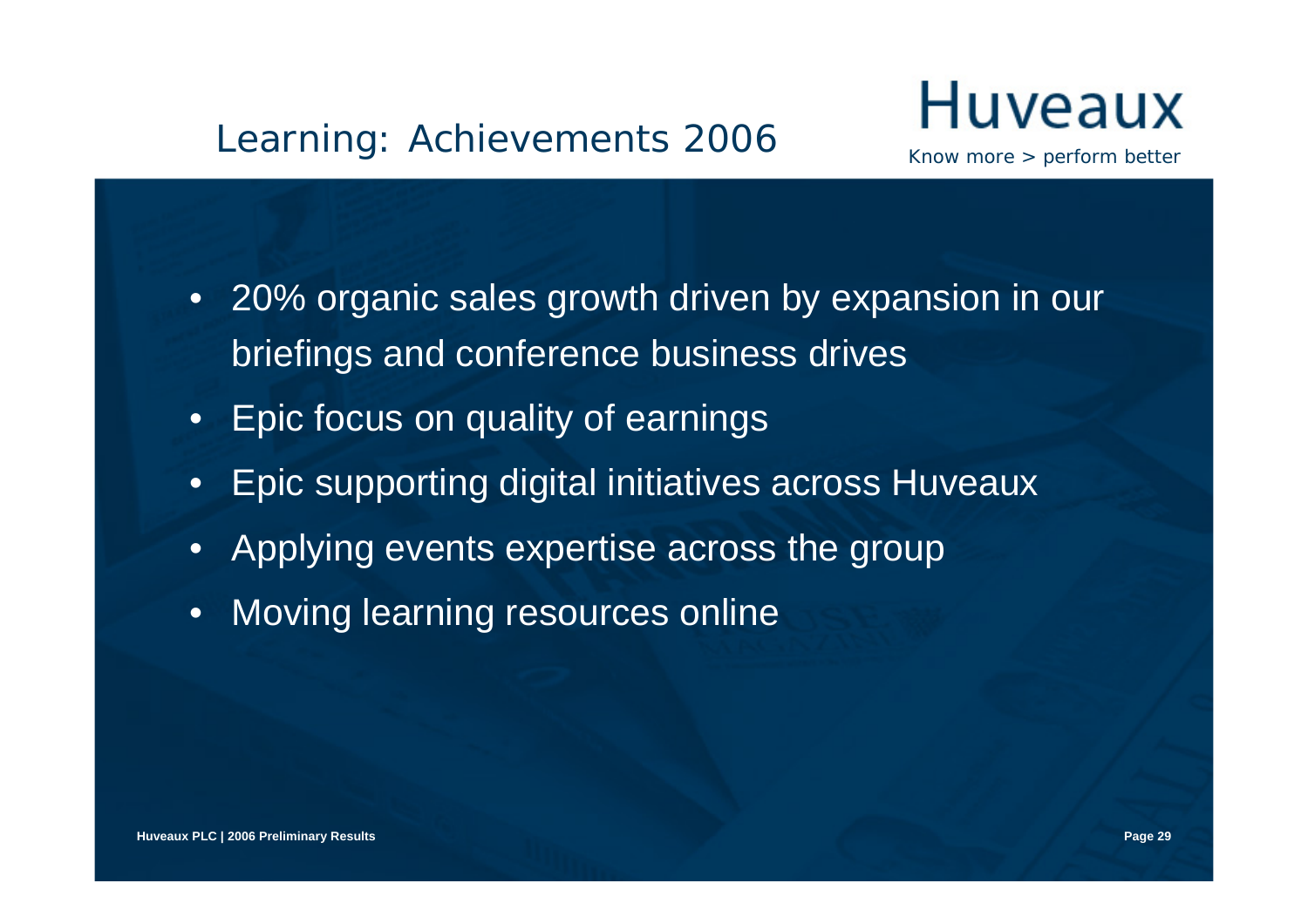#### Learning: Outlook for 2007



- $\bullet$ Continued growth in Public Sector training
- •Many more conferences
- E-learning market showing growth
- •Epic supporting digital growth across Huveaux
- •Online learning resources – new business area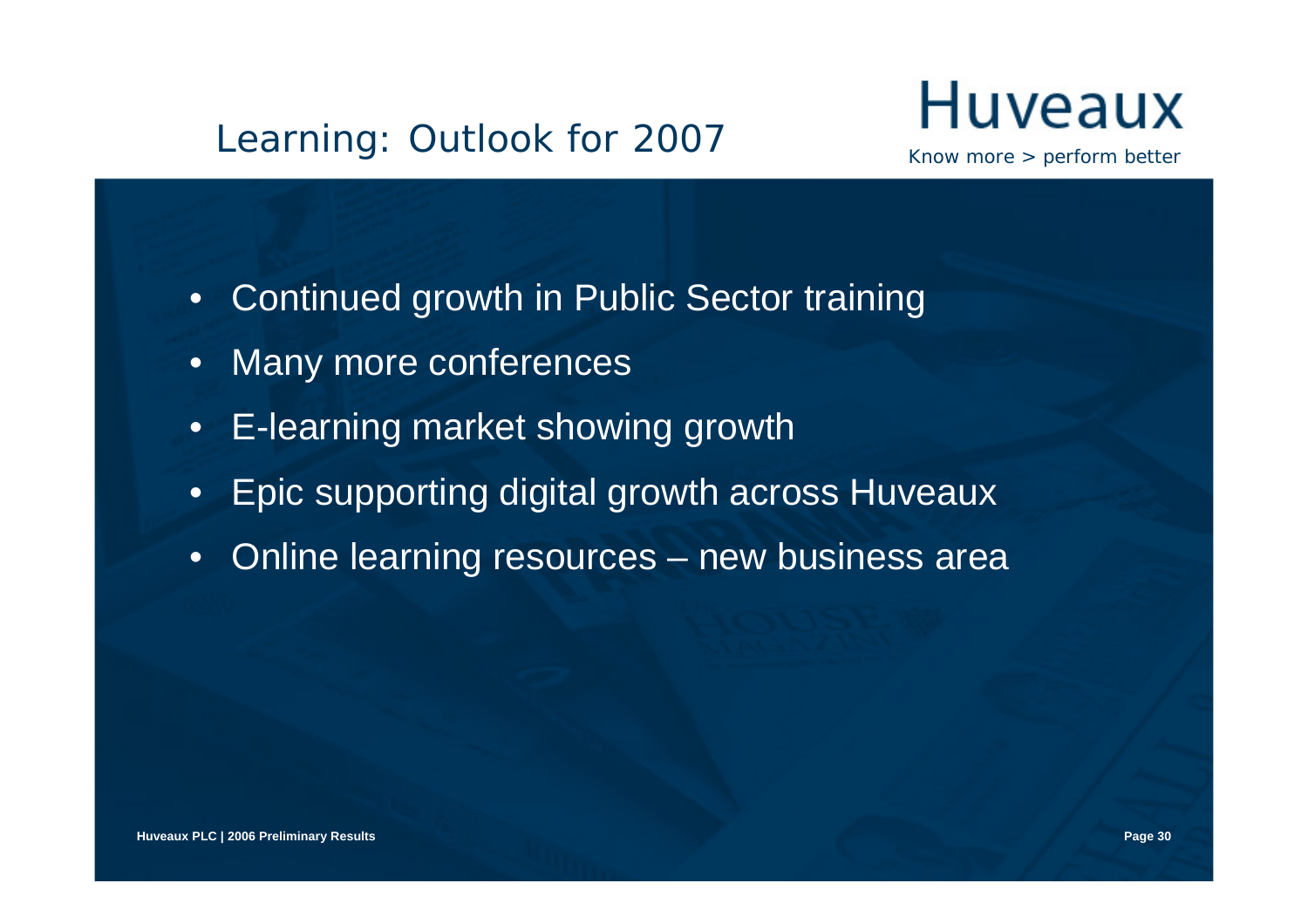#### Education: 2006 Highlights



- • Acquisition of Letts and Leckie and Leckie successfully integrated
- Strong Q4 performance
- •No.1 supplier of revision guides in UK
- •Created new Education Division
- •New Divisional MD recruited
- $\bullet$  Curriculum changes in KS4 Science were disruptive for Lonsdale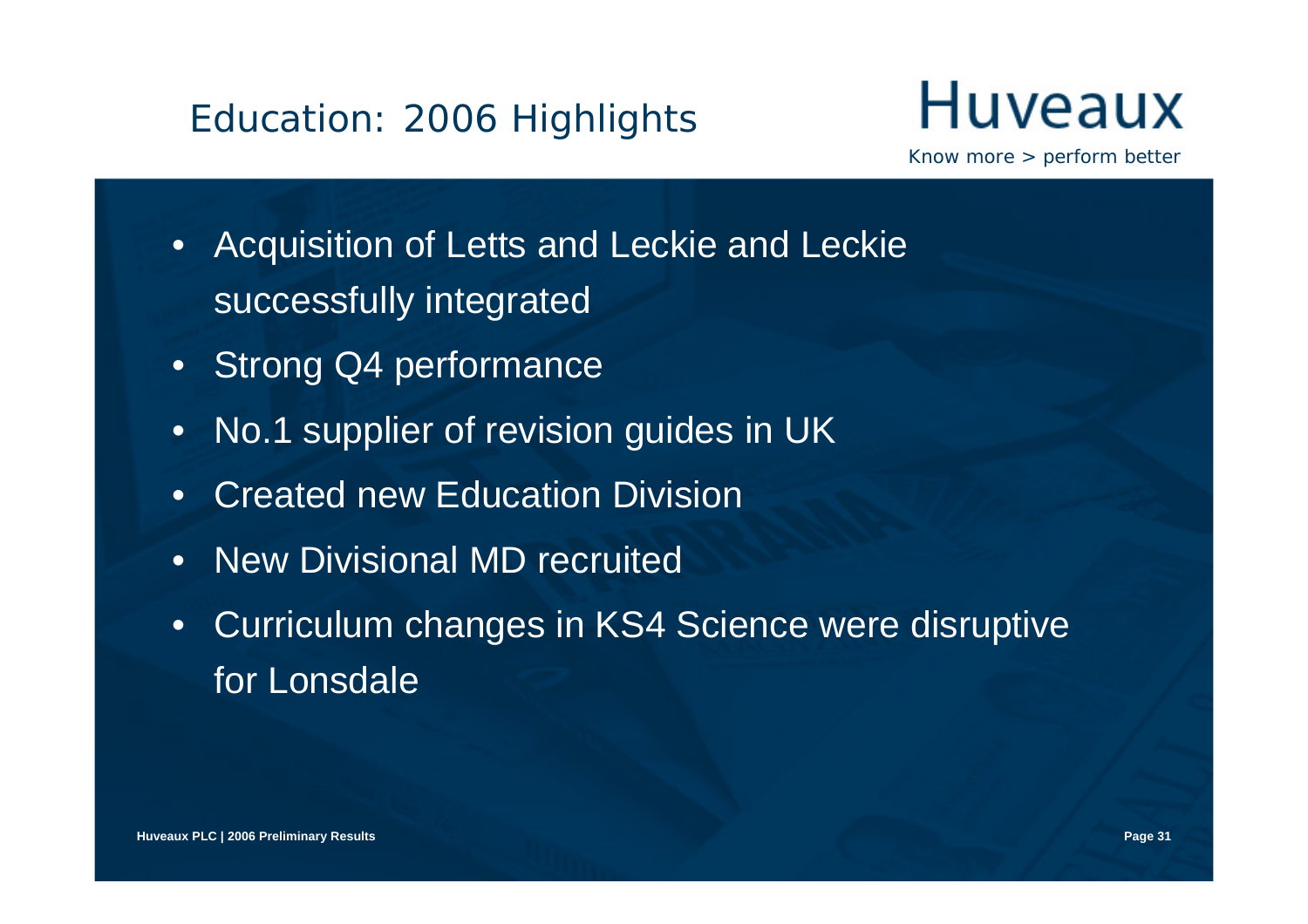#### Education: outlook for 2007



- Key area for Huveaux growth
- •Large expansion of portfolio across the board
- •Leading brands and strong content
- •Established channels to market
- •Digital capability to deliver products
- •Combining instruction and assessment
- •First commercial digital launch this summer '*i-success'*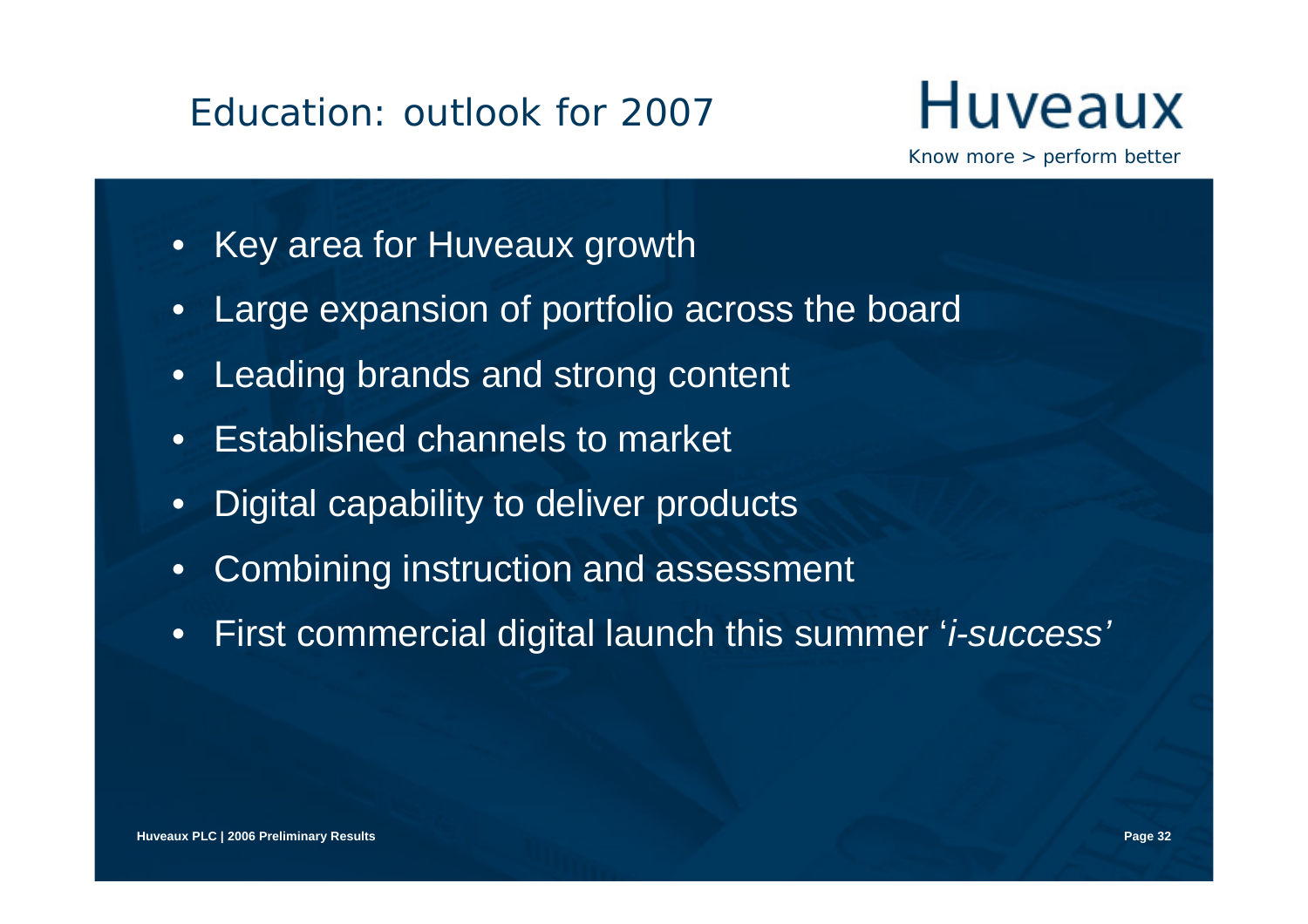

Know more > perform better

### Healthcare Division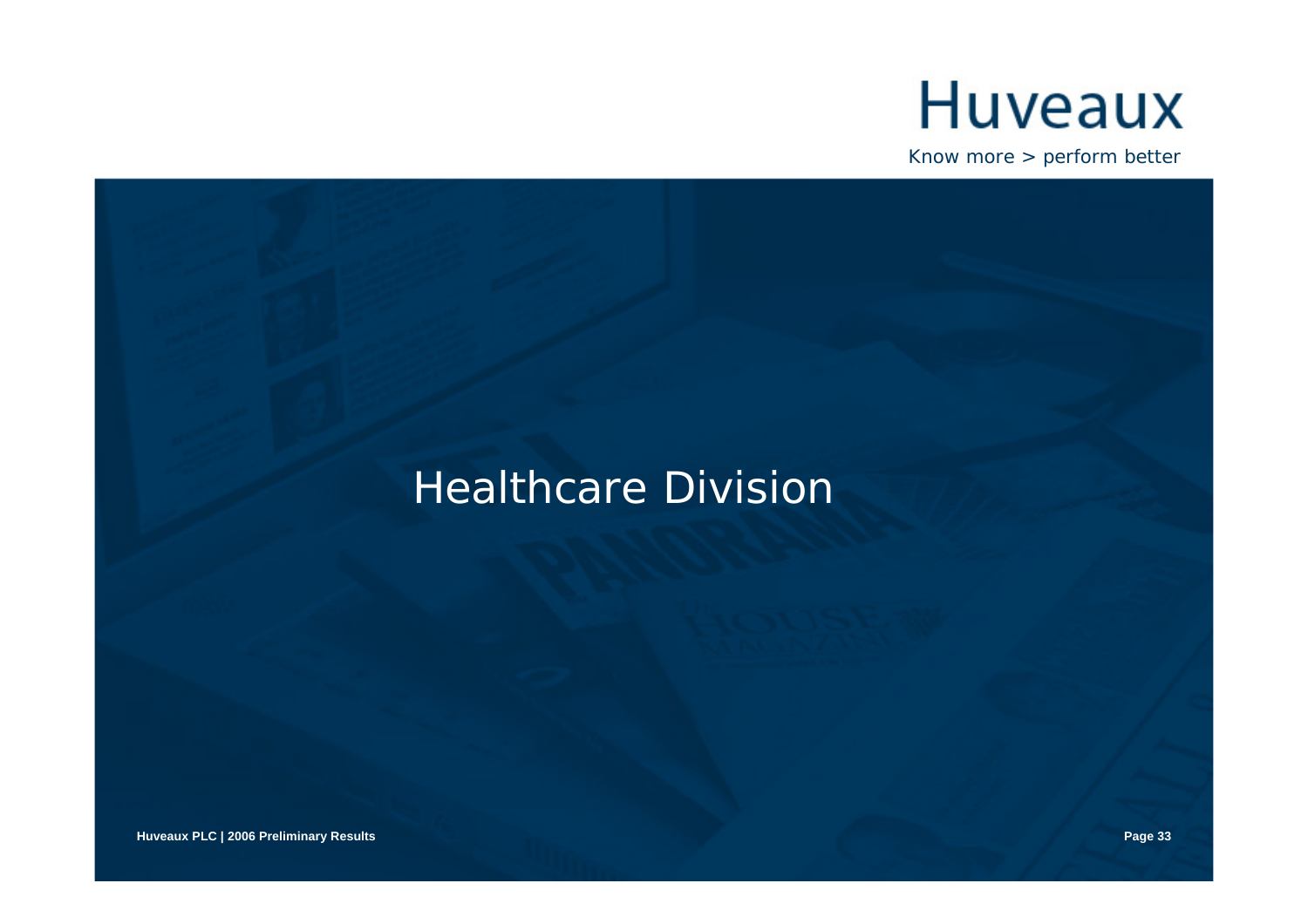#### Healthcare Division

### **Huveaux**

- Strong brand founded in 1818
- Market leader in CME
- 9 magazines
- •Leading medical website
- Conferences and events
- Based in Paris
- 120 employees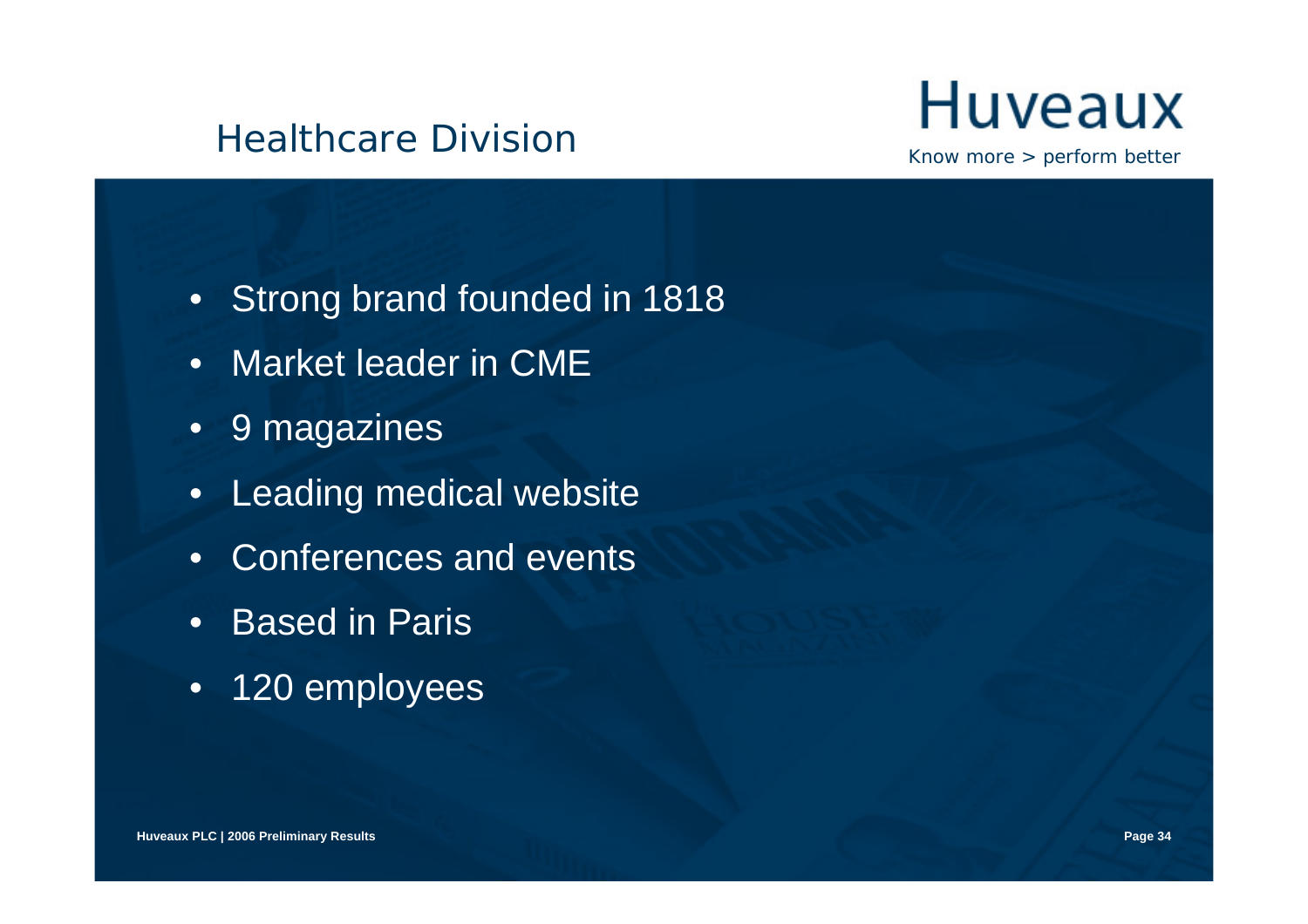#### Healthcare: Developments in 2006

### Huveaux

- •Merged JBB with ATP Egora into Huveaux France
- Realised €1 million savings in payroll
- Re-launched all magazines increases in market share
- Challenging advertising market conditions
- Substantial improvement in profits and margin
- CME accreditation achieved
- •Two CME programmes awarded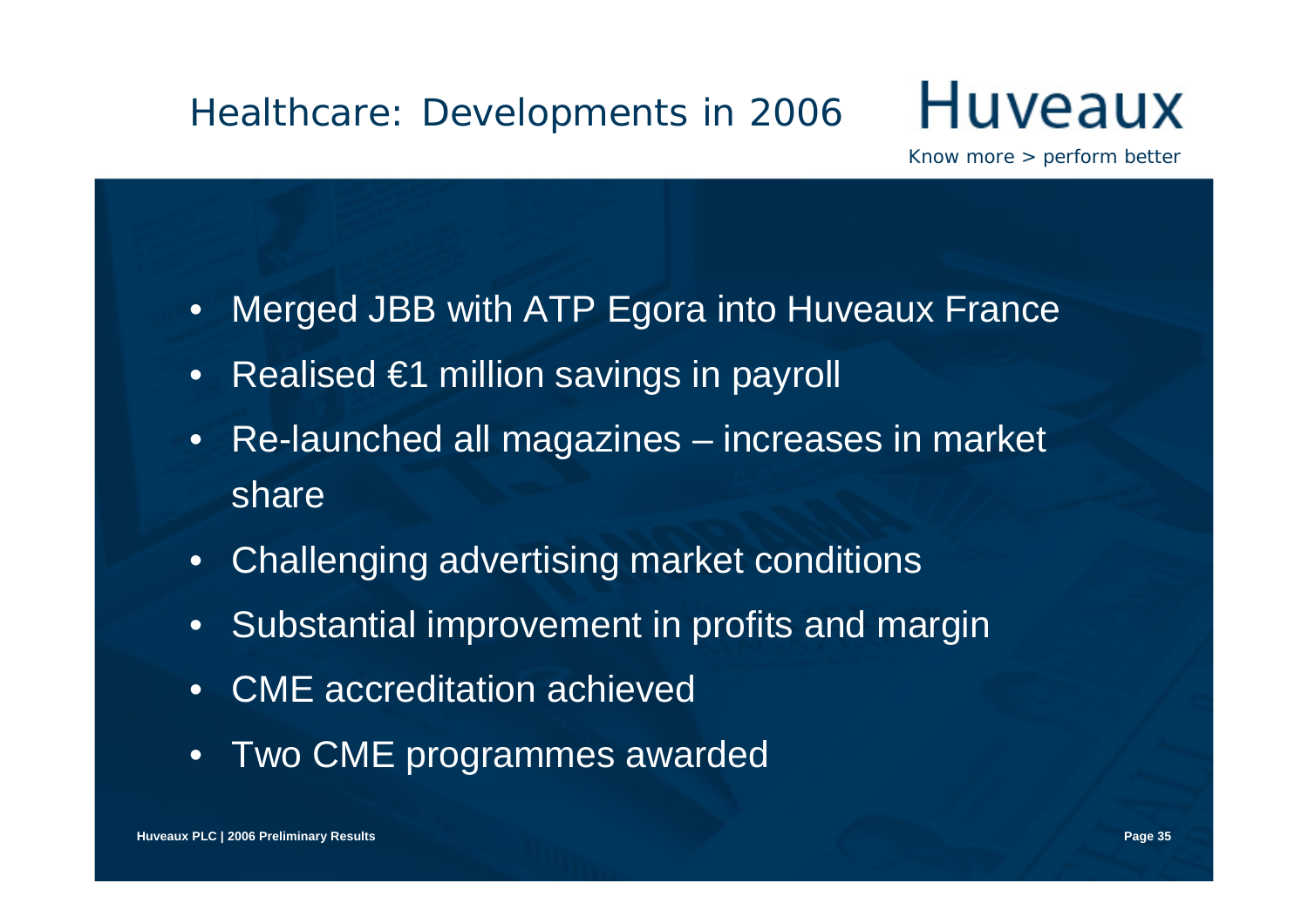#### Healthcare: Outlook for 2007

### Huveaux

- All about digital and CME
- •Develop further CME revenue streams
- E-learning JV with Epic
- •Re-launch of Egora.fr
- Launch online Medical archive
- •Digital platform for CME management by doctors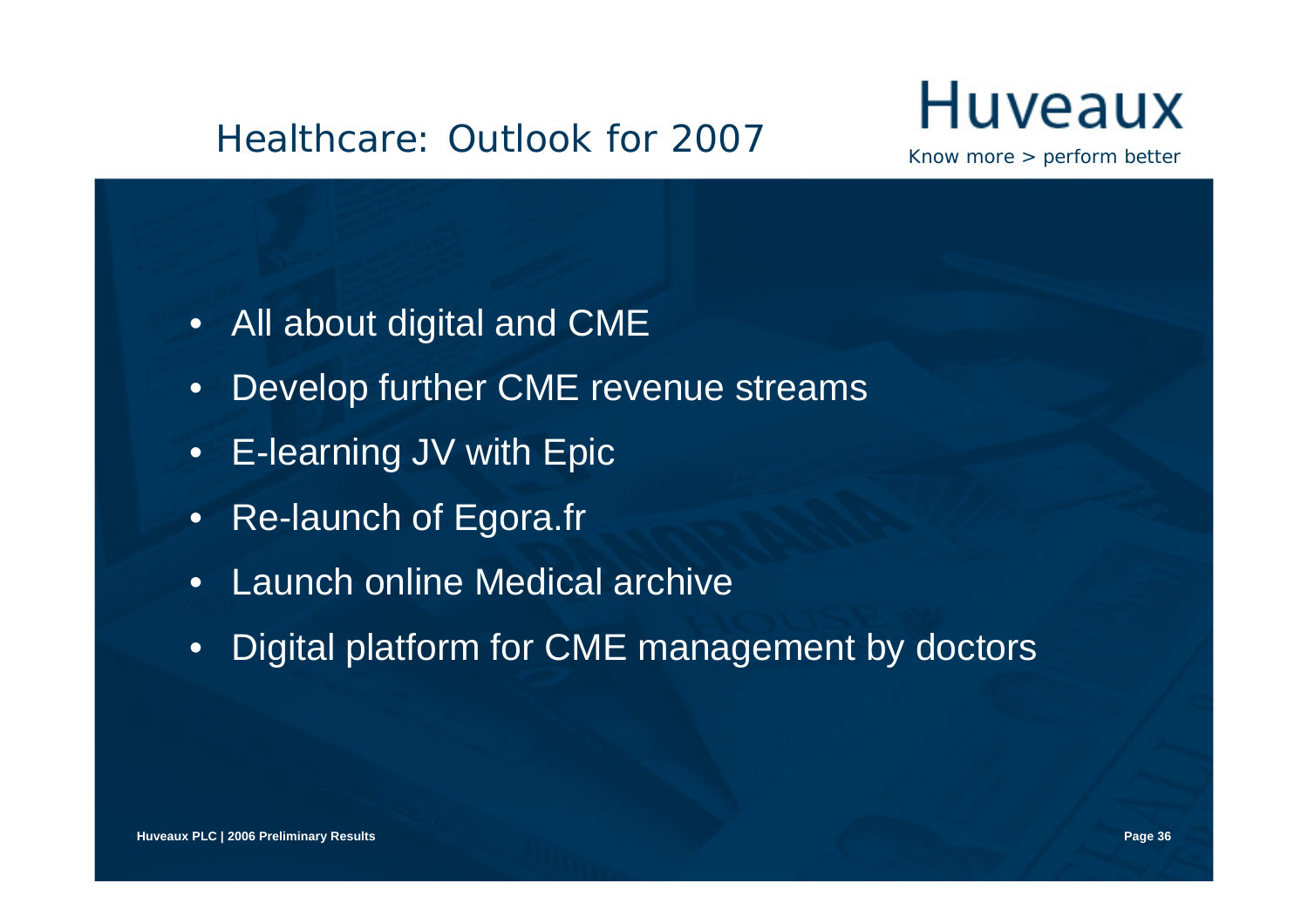#### Group Digital Strategy



- Driven by internal development
- Development facilitated by Epic technology and expertise
- Profitable today and growing fast
- 26% of group turnover
- Targeting over 50% of group turnover by 2010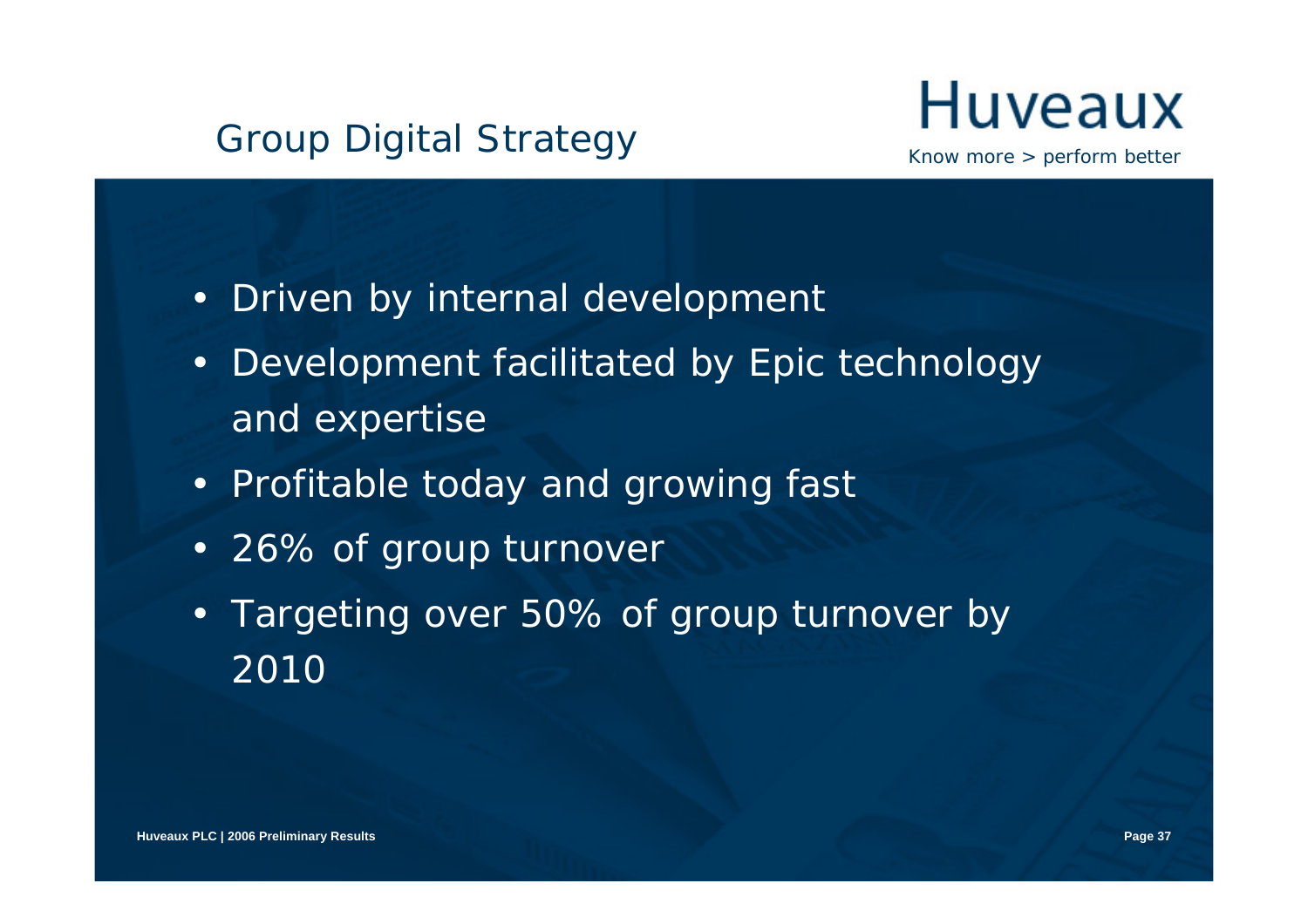## Group Digital Strategy<br>
Know more > perform better

#### News and search related advertising

- civil service network
- epolitix
- -EU projects dissemination

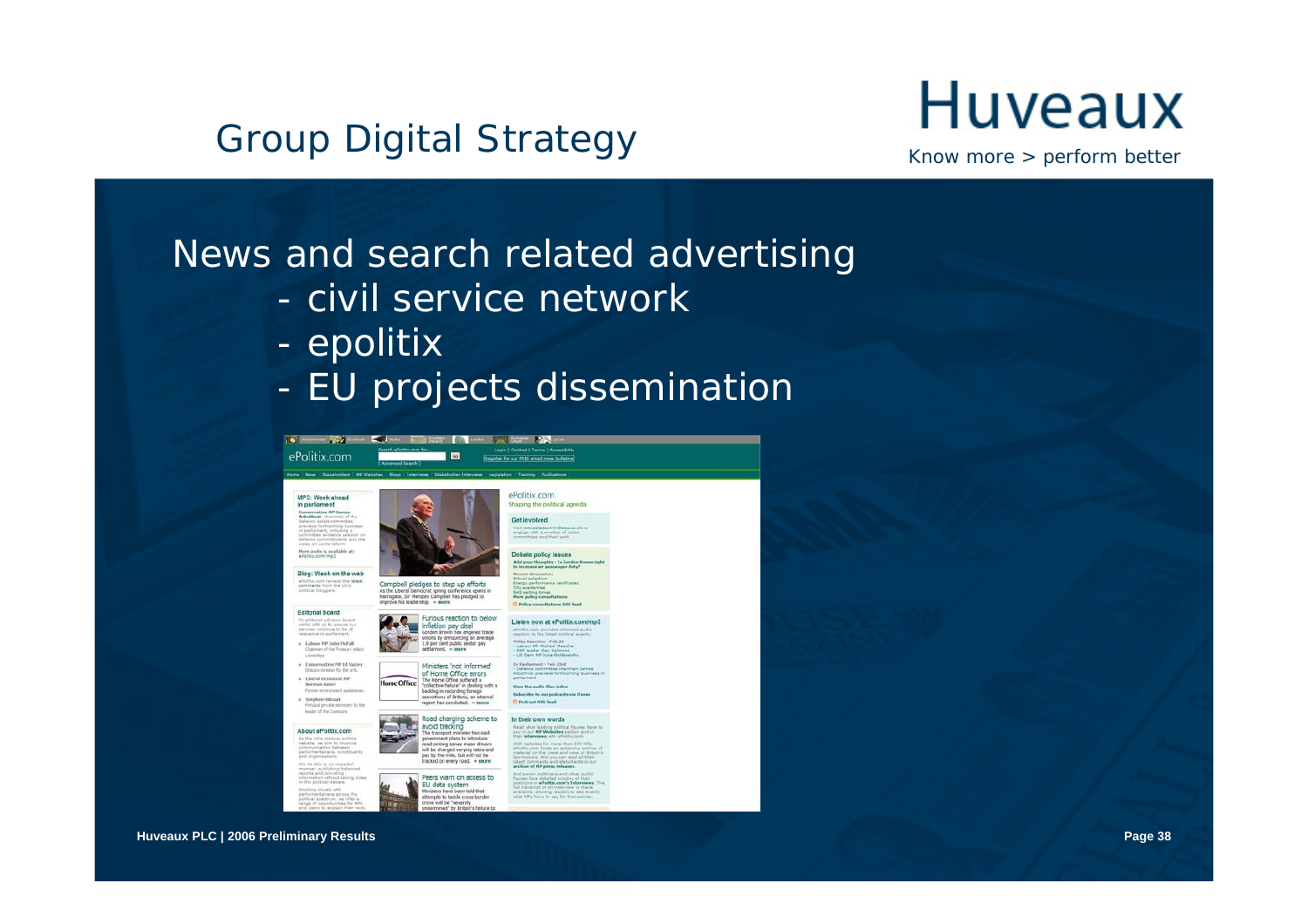### Group Digital Strategy **Huveaux**

#### Subscription based info and intelligence

- -Political monitoring and reference data
	- -Online training resources

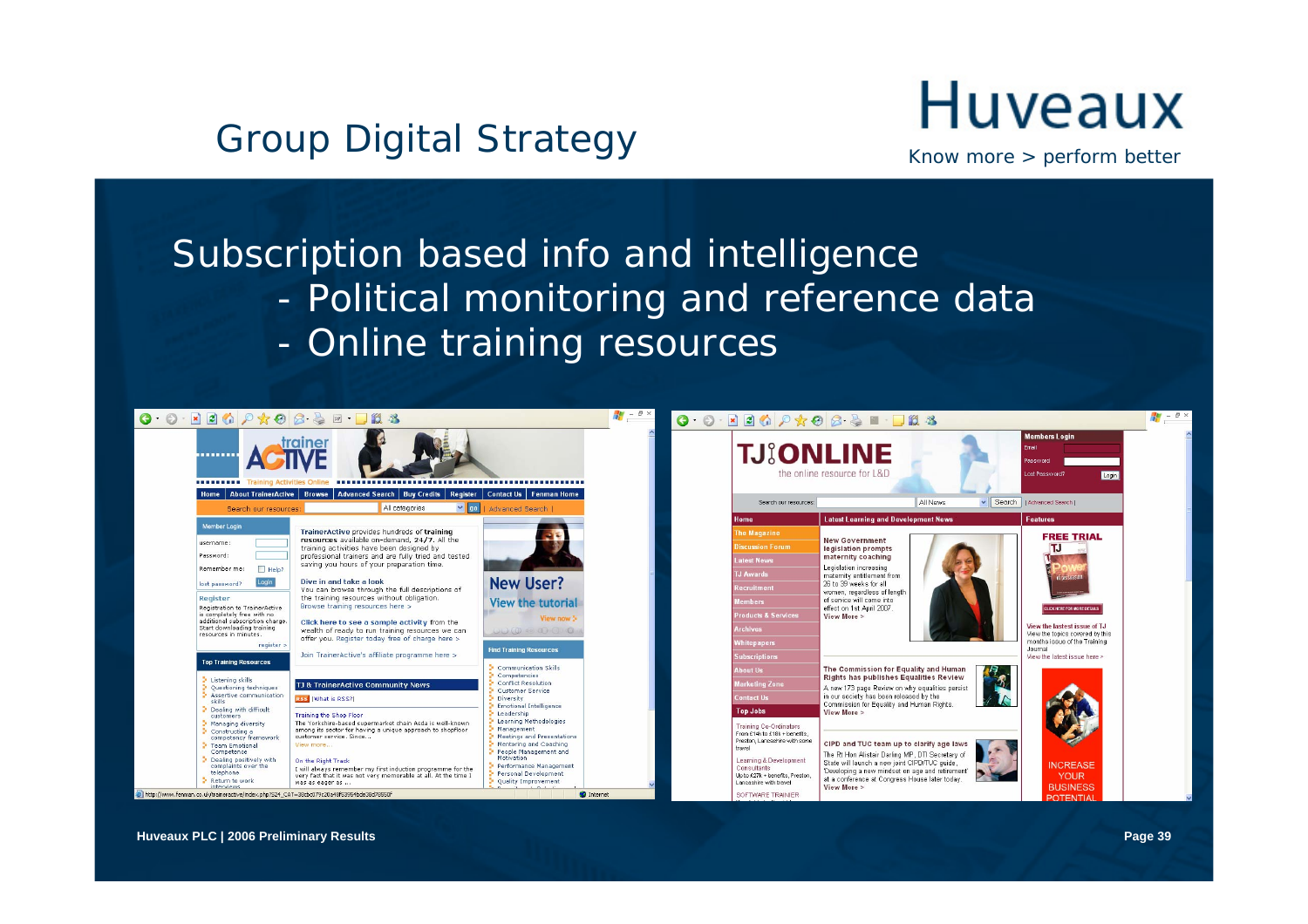## Group Digital Strategy<br>
Know more > perform better

#### E-learning

- -Epic bespoke
- '*i-success'*
- CME in France





**Huveaux PLC | 2006 Preliminary Results Page 40**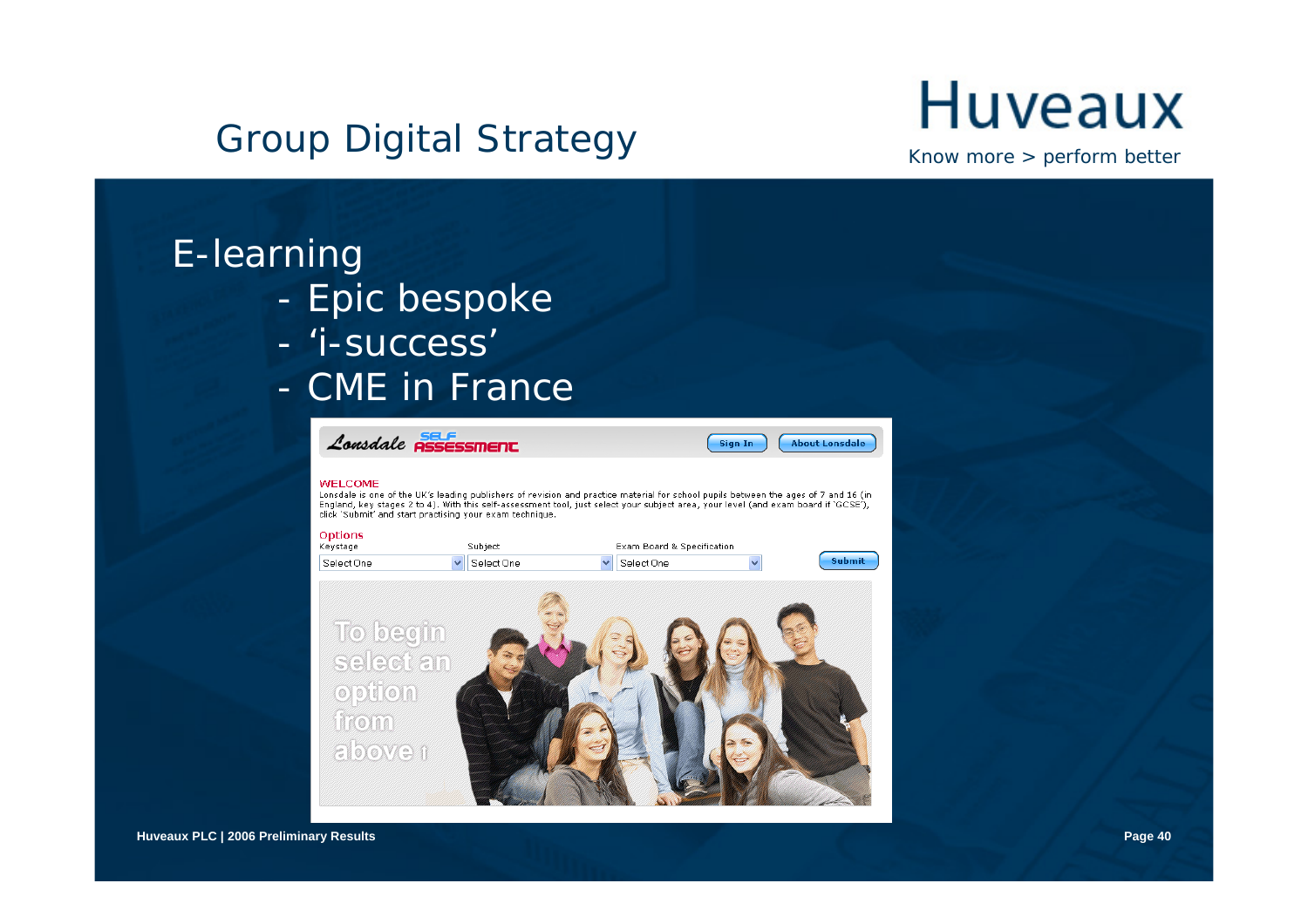

Know more > perform better

## John van Kuffeler

Chairman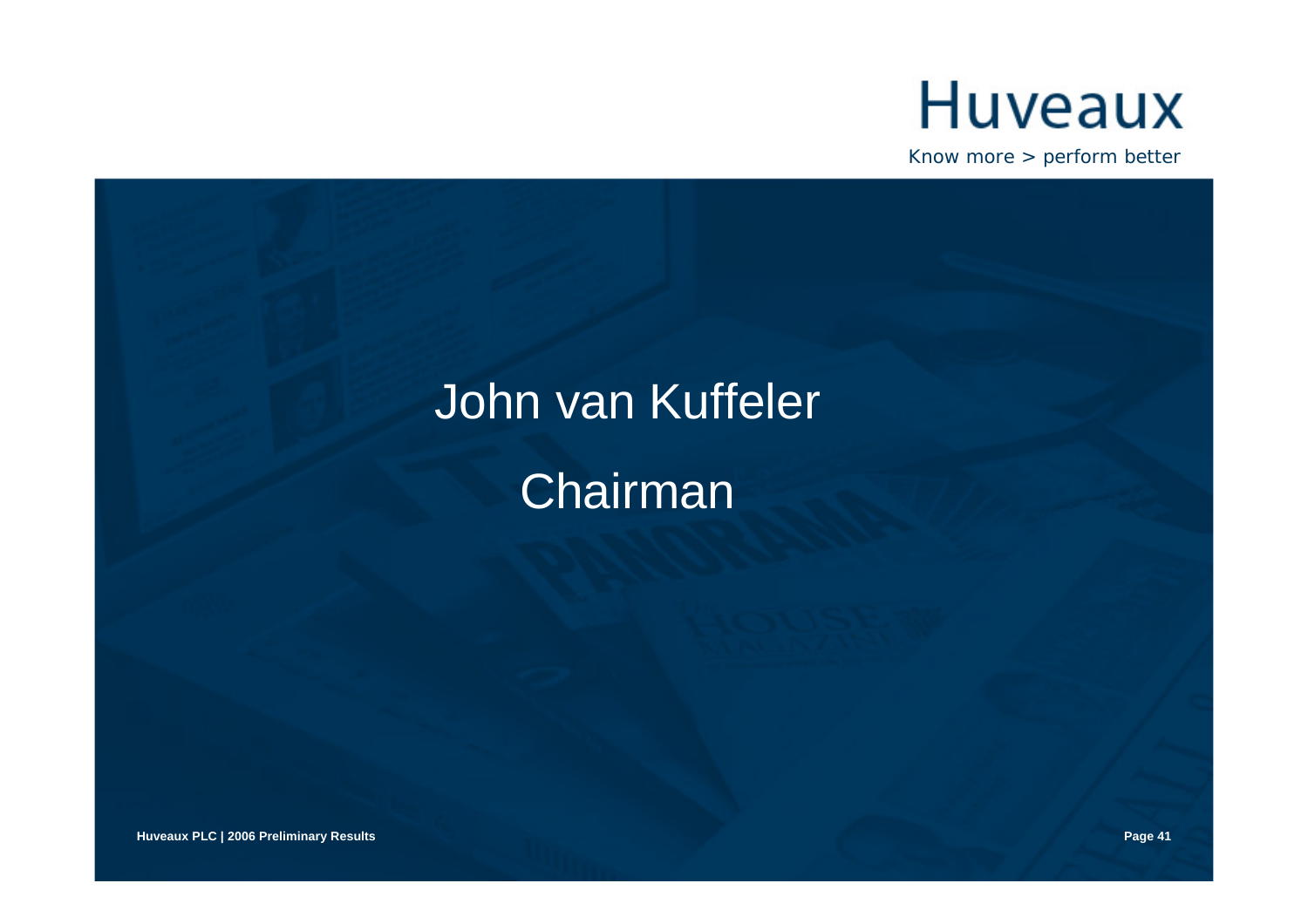#### Market in 2007



- Political good growth continues assuming no election this year
- Learning strong base continues with significant opportunities
- Education science products market still turbulent; other subjects good growth
- Healthcare advertising tough balanced by CME growing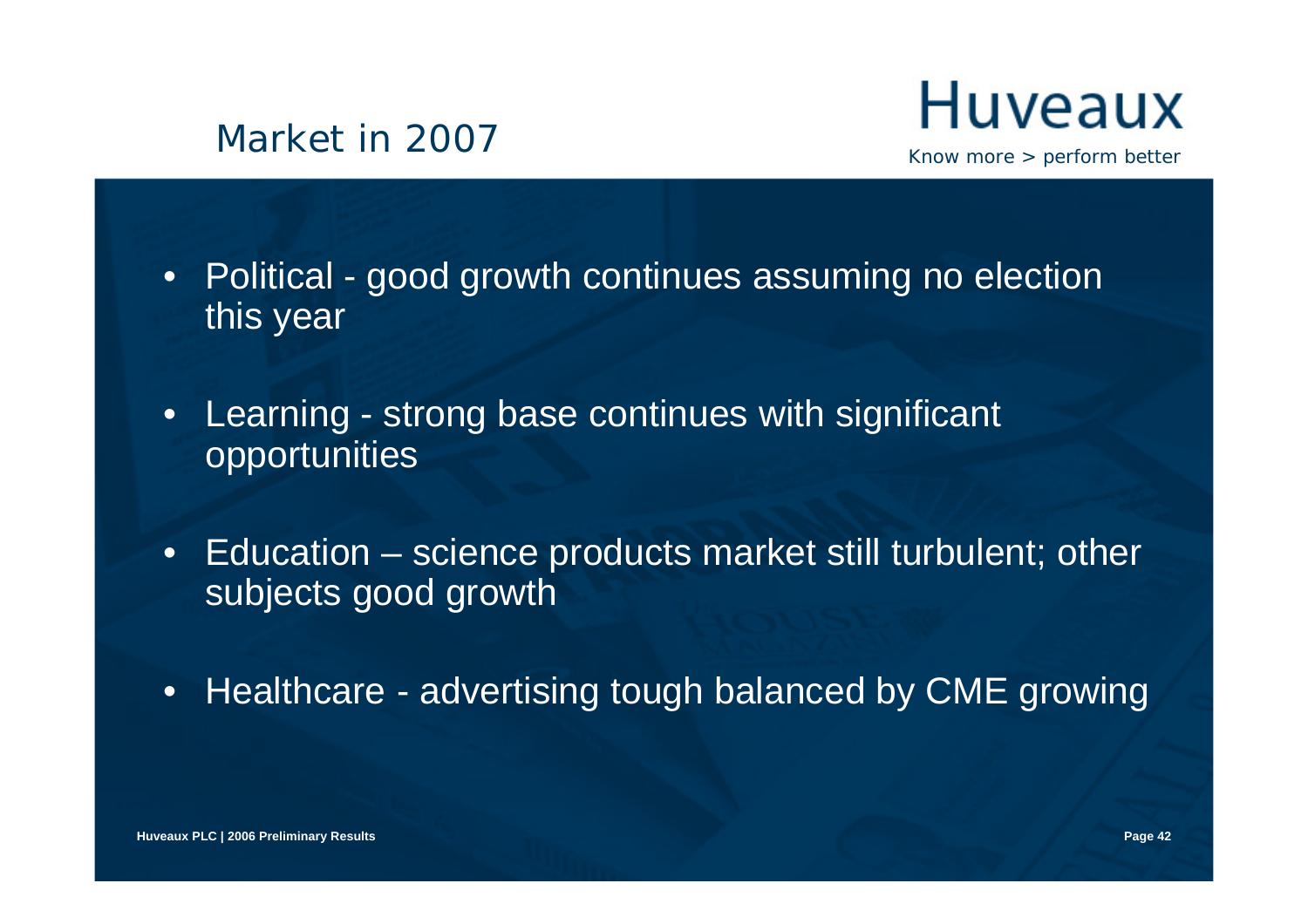#### 2007 Developments



- •Launch digital products in Education
- •Extend monitoring offering
- $\bullet$ Expand digital media portfolio
- Roll out CME programme in France